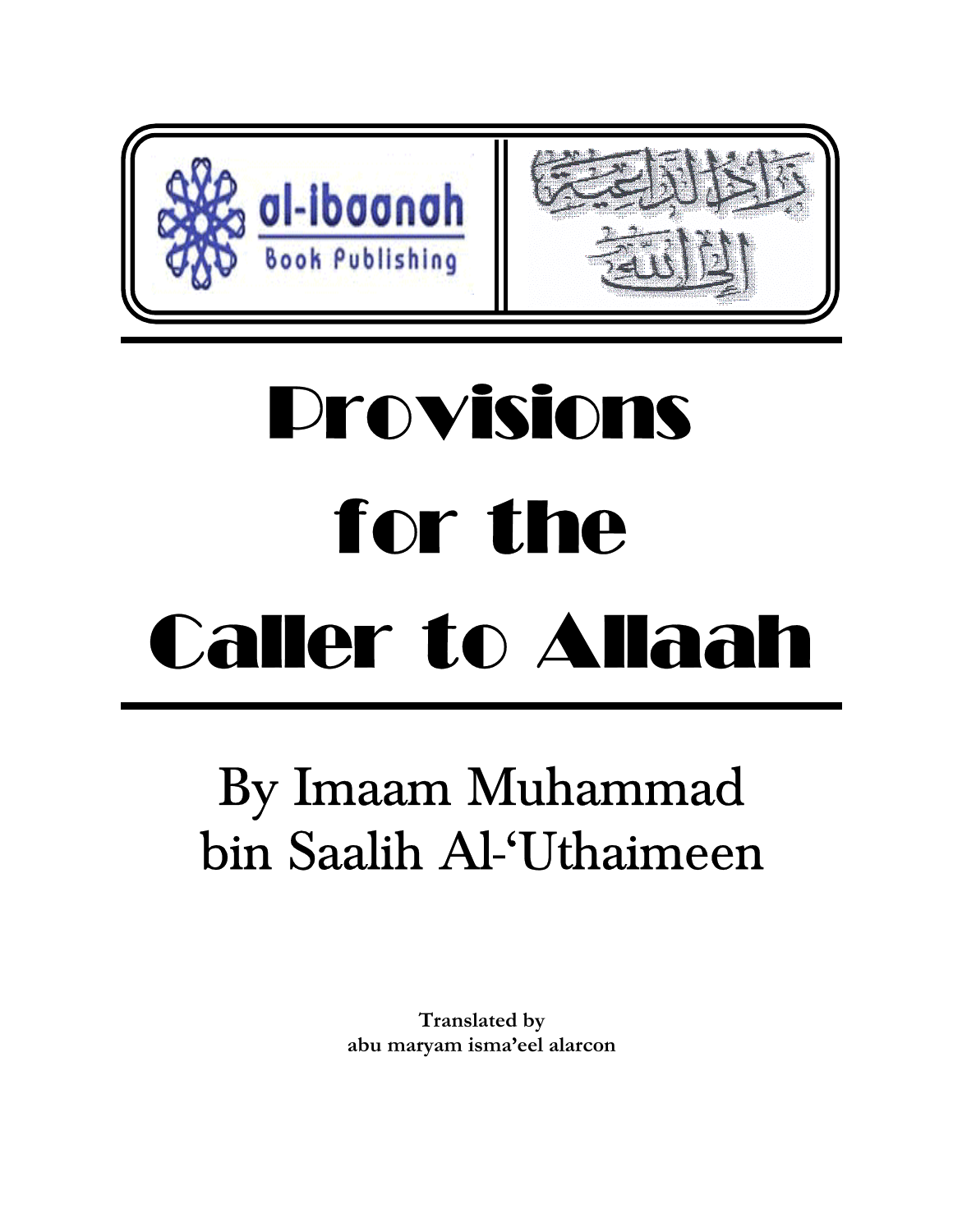

### **© Copyright Al-Ibaanah Book Publishing, USA Published On-Line for Free Distribution**

## **First Edition: February 2003**

**Note:** This document is an on-line book publication of www.al-ibaanah.com. This book was formatted and designed specifically for being placed free on the Internet. Al-Ibaanah Book Publishing allows for this document, in its present form and with no alterations, to be distributed, printed, photocopied, reproduced and/or disbursed by electronic means *for the purpose of spreading its content and not for the purpose of gaining a profit,* unless a specific request is sent to the publishers and permission is granted. Anyone wishing to quote from this document must give credit to the publisher.

**About the Book:** This is a translation of a small booklet titled *Zaad ad-Daa'iyah ilaaAllaah* (Provisions for the Caller to Allaah) by Imaam Muhammad bin Saalih Al- 'Uthaimeen, may Allaah have mercy on him. The original source for this booklet was a lecture he gave that was later transcribed and printed. This booklet can be downloaded for free on-line at the Imaam's website www.binothaimeen.com.

In this book, Imaam Ibn 'Uthaimeen expounds on six characteristics that everyone who takes on the task of da'wah must have. These characteristics are provisions that every Caller must equip and prepare himself with before embarking on da'wah. Therefore we stress that this treatise be taken as a required reading for all those who are involved in da'wah activities, especially In the English speaking lands of the West.

We ask Allaah to make this e-book a beneficial source of knowledge and a reminder to our brothers and sisters who are active in calling to Allaah.

A Publication of **Al-Ibaanah E-Books**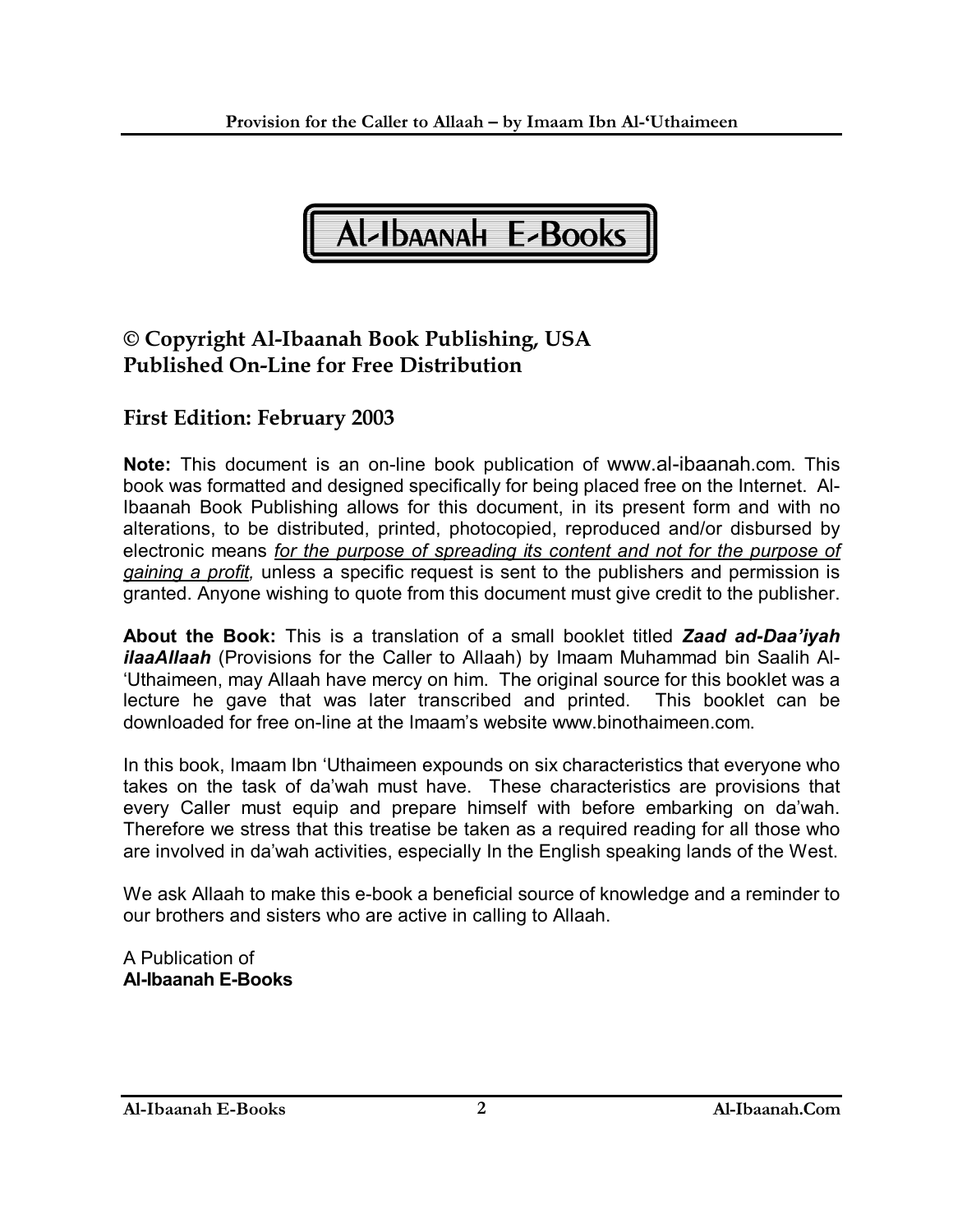# **TABLE OF CONTENTS**

| 2. The First Provision: The Caller must have knowledge of     | 7  |
|---------------------------------------------------------------|----|
| 3. The Second Provision: The Caller must have patience with   | 11 |
| 4. The Third Provision: He must call to Allaah with           | 18 |
| 5. The Fourth Provision: He must adorn himself with noble     | 23 |
| 6. The Fifth Provision: The Caller must break the barriers 24 |    |
| 7. The Sixth Provision: The Caller's heart must be open to    | 25 |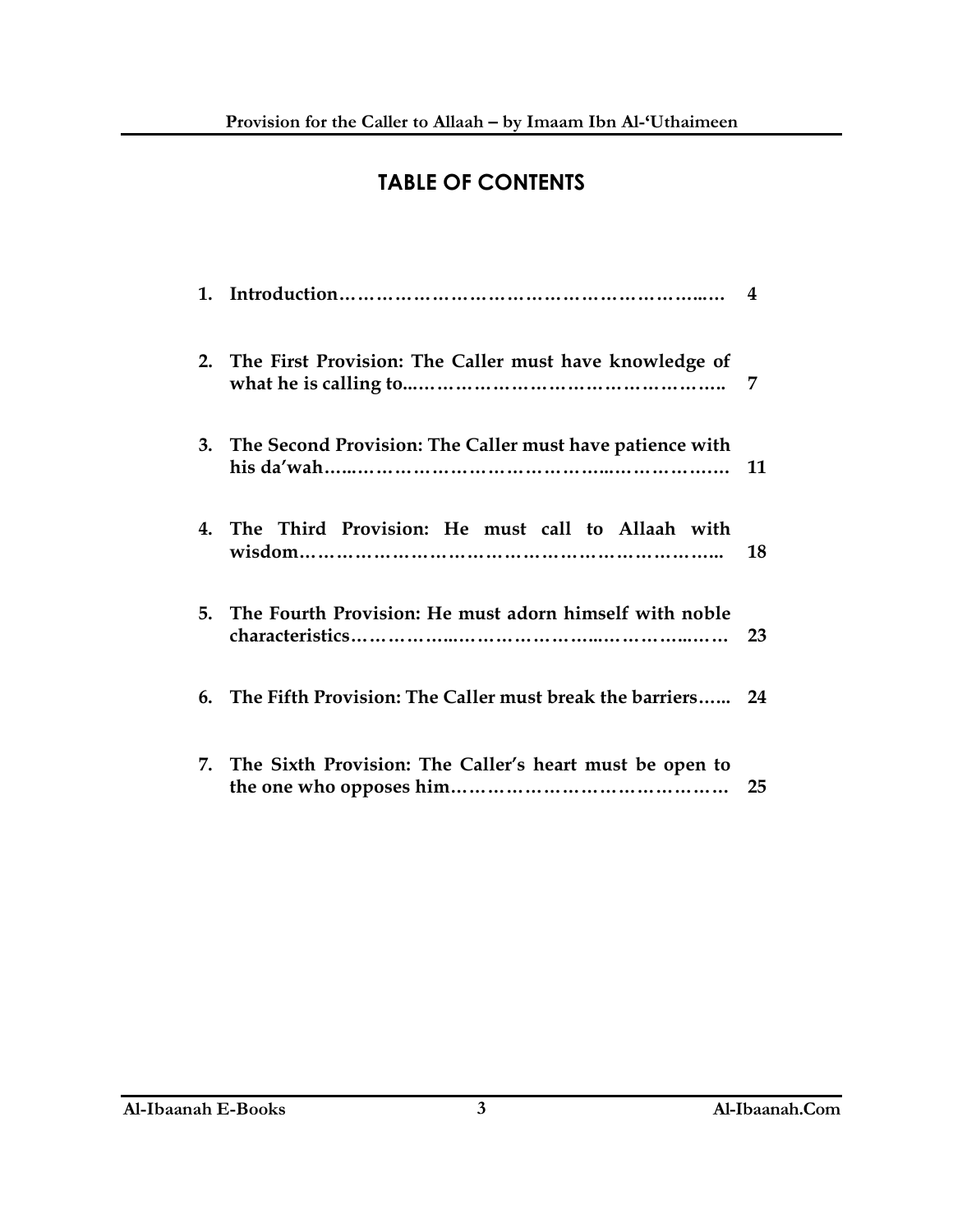# **INTRODUCTION**

Verily, all praise is for Allaah. We praise Him, we seek His assistance, we ask His forgiveness and we turn to Him in repentance. And we seek refuge in Allaah from the evils of our selves and the evils of our actions. Whoever Allaah guides, there is no one that can misguide him. And whoever is lead astray there is no guide for him. I bear witness that there is no deity that has the right to be worshipped except Allaah, alone and with no partner. And I bear witness that Muhammad is His slave and Messenger.

Allaah sent him with the guidance and the religion of truth in order to make it supreme over all other religions. So he conveyed the message and fulfilled his trust. And he was sincere to the ummah, and made true Jihaad in the Cause of Allaah. And he left his ummah upon the clear matter – its night is like its day, no one deviates from it except that he is destroyed. So may the peace and blessings of Allaah be on him, his family and his Companions, as well as those who follow them in goodness until the Day of Recompense. I ask Allaah to make me and you from those who follow him in hidden and in open, and that He allow us to die while upon his religion and that He resurrect us in his company, and that He let us fall under his intercession, due to which He will place us in the Gardens of Bliss with those whom Allaah bestowed His bounty on, from the prophets, the truthful (first) believers, the martyrs and the righteous.

To proceed:

O Brothers, it pleases me to be able to gather with my Muslim brothers here, as well as in any other place from which good and the propagating of this Religion is anticipated. This is since Allaah has taken a covenant from everyone to whom He has given knowledge, to explain to the people what He gave them of knowledge and to not conceal it. Allaah says:

**"And (remember) when Allaah took a covenant from those who were given the Scripture (Jews and Christians) to make it (i.e. the coming of Prophet Muhammad) known and clear to mankind, and to not hide it. But they threw it away behind their backs and purchased with it some miserable gain. And indeed, worse is what they bought."** [Surah Aali 'Imraan: 187]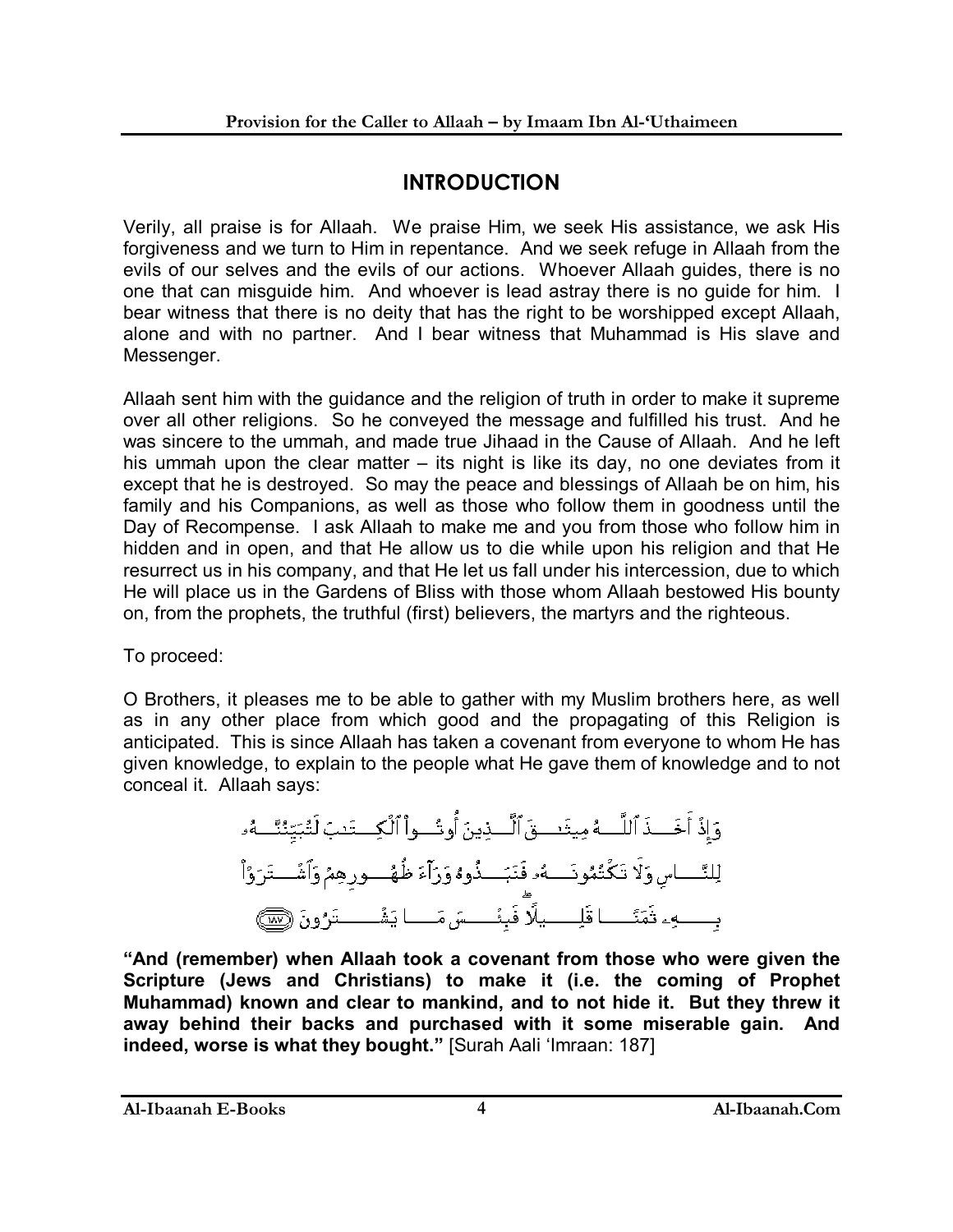This covenant that Allaah has taken is not some physical contract that can be written and witnessed by the people. Rather it is a contract that comes from learning, according to what Allaah has given a person of knowledge.

So if Allaah gives him knowledge, then this is the contract that Allaah has made binding upon this man or this woman, whom He has given knowledge to. Therefore, it is upon everyone that has knowledge to convey what he has learned from the Sharee'ah (Laws) of Allaah, in any location and in any circumstance.

O brothers, verily the subject of this lecture of ours **"Provisions for the Caller to Allaah"** and the provision for every Muslim, is that which Allaah has clarified in His saying:

وَتَزَوَّدُواْ فَإِنَّ خَيْرَالزَّادِ ٱلتَّقْوَىٰۚ وَٱتَّقُون يَدَّأُوْلِى ٱلۡأَلۡبَـٰبِ ر

#### **"And take a provision (for the journey), but indeed the best provision is Taqwaa. So fear Me O men of understanding!"** [Surah Al-Baqarah: 197]

So the provision for every Muslim, the provision for the Caller to Allaah, is Taqwaa (fear) of Allaah, which He has repeatedly mentioned in the Qur'aan, commanding it, praising those who abide by it, clarifying its reward and so on, saying:

> **ؖۘؖؖ**؋ۅٙسَارعُوٓا۠ إِلَىٰۖ مَغۡفِرَةٍ مِّن رَّبّكُمۡ وَجَنَّةٍ عَرۡضُهَا ٱلسَّمَدوَتُ وَٱلۡأَرۡضُ أُعِدَّتُ لِلْمُتَّقِينَ (٣٣) ٱلَّذِينَ يُنفِقُونَ فِي ٱلسَّرَّاءِ وَٱلضَّرَّاءِ وَٱلْكَنظِمِينَ ٱلْغَيْظَ وَٱلْعَافِينَ عَنِ ٱلنَّاسِّ وَٱللَّهُ يُحِبُّ ٱلْمُحُسِنِينَ (٢٣) وَٱلَّذِينَ إِذَا فَعَلُواْ فَنحِشَةً أَوْ ظَلَمُوٓاْ أَنفُسَهُمْ ذَكَرُواْ ٱللَّهَ فَٱسۡتَغۡفَرُواْ لِذُذُوبِهِمۡ وَمَن يَغْفِرُ ٱلذُّدُوبَ إِلَّا ٱللَّهُ وَلَمَّ يُصِرُّواْ عَلَىٰ مَا فَعَلُواْ وَهُمْ يَعْلَمُونَ (٢٥٠٣ أُوْلَنَبِكَ جَزَآؤُهُم مَّغْفِرَةٌ مِّن رَّبِّهِمْ وَجَنَّدْتٌ تَجُرى مِن تَحُتِهَا ٱلْأَنَّهَـٰرُ ۖ خَـٰلِدِينَ فِيهَاْۚ وَنِعُمَ أَجُرُ ٱلْعَـٰمِلِينَ ۞

**"And rush towards (seeking) the forgiveness of your Lord and to Paradise, the width of which is (like) that of the heavens and the earth. It has been prepared for those who have Taqwaa (i.e.** *Muttaqoon***). (They are) those who spend (in**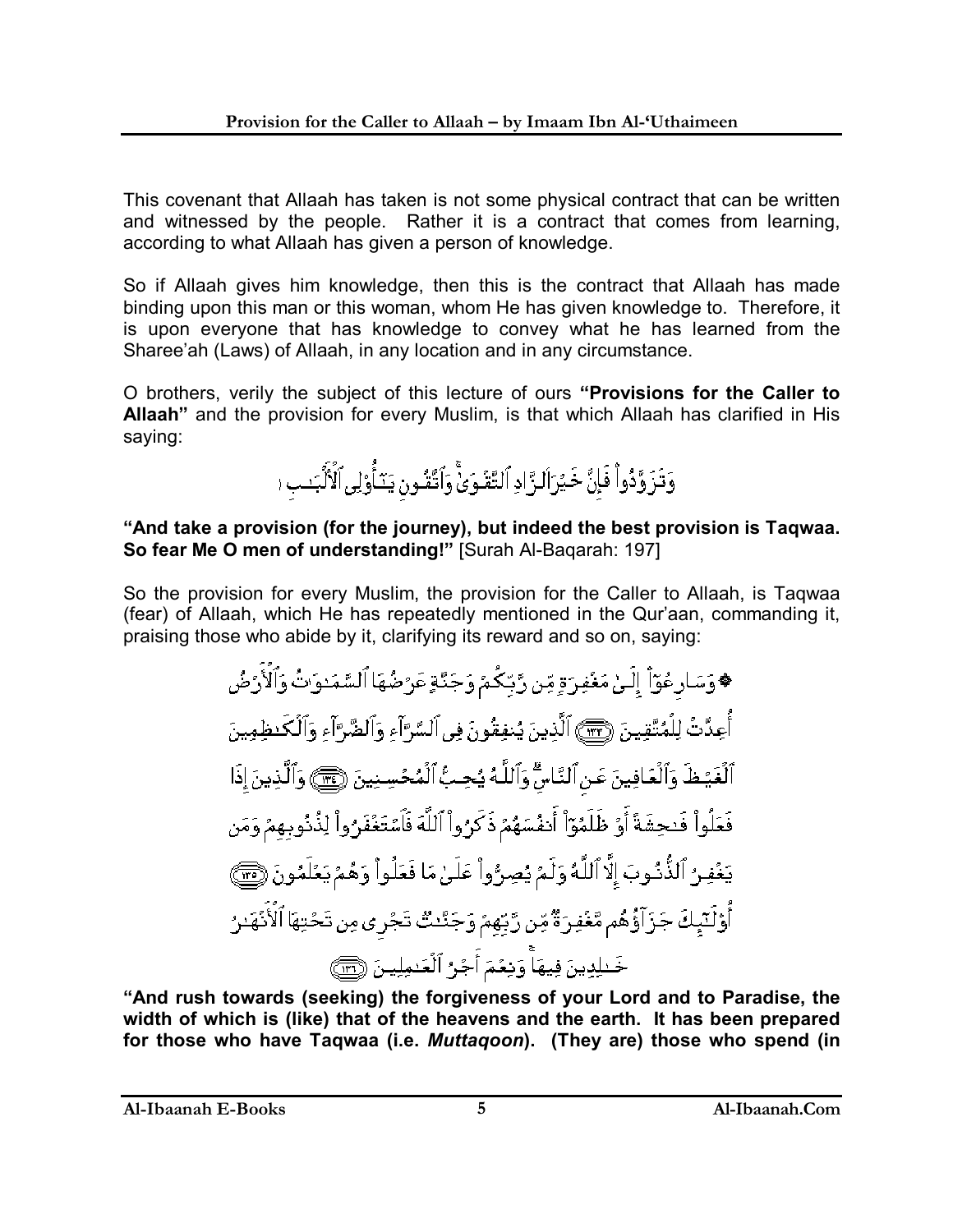**Allaah's Cause) in prosperity and in adversity, who repress anger, and who pardon people's errors. Verily Allaah loves the good-doers. And those who when they commit some immoral act (i.e. fornication) or wrong themselves with evil, remember Allaah and so seek (His) forgiveness for their sins. And who is it**  that forgives sins except Allaah? And they do not persist knowingly in what **sins they committed (after that). For these people, their reward is forgiveness from their Lord and gardens under which rivers flow (i.e. Paradise), wherein they will reside forever. How excellent is the reward of those who do good deeds."** [Surah Aali 'Imraan: 133-136]

O noble brothers, perhaps you are asking yourselves: What is Taqwaa?

The answer is found in what has been reported from Talq bin Habeeb, may Allaah have mercy on him, when he said: "Taqwaa is that you act upon obeying Allaah, upon light (i.e. knowledge) from Allaah, hoping for reward from Allaah." So he combined in these words the characteristics of: (a) Knowledge; (b) Action; (c) Hoping for Reward; and (d) Fearing His Punishment. This is Taqwaa.

All of us know that the Caller to Allaah is the most entitled from all people to characterize himself with this quality of Taqwaa, in hidden and in open. So, with Allaah's assistance, I will mention in this gathering the things that are related to the Caller and what he must prepare himself with from provisions.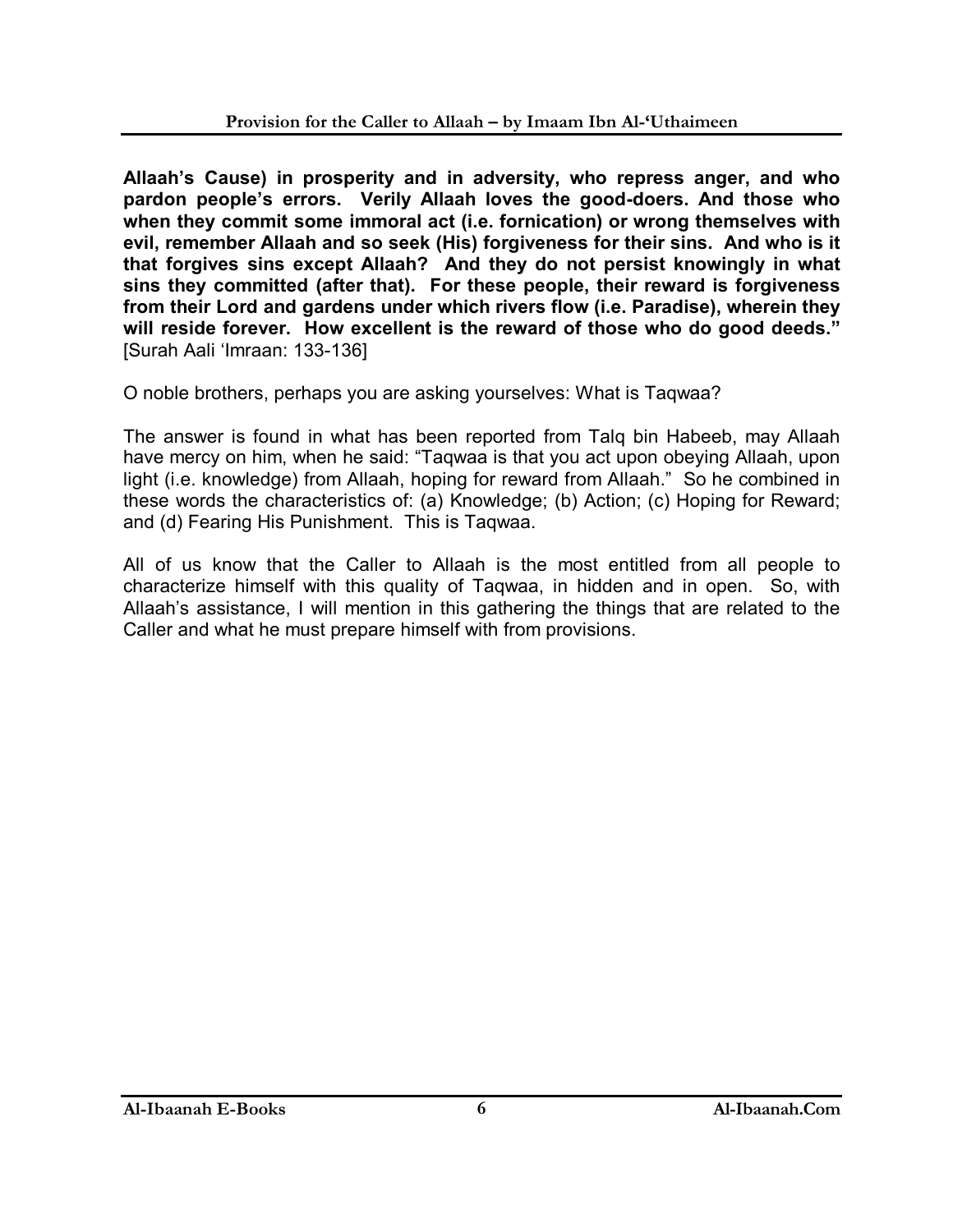# **THE FIRST PROVISION**

#### **The First Provision: The Caller must have knowledge of what he is calling to**

The Caller must have knowledge of what he is calling to. He must have authentic knowledge that is based on the Book of Allaah and the Sunnah of His Messenger (*sallAllaahu 'alayhi wa sallam*). This is since every piece of knowledge that is taken from other than these two sources must be examined first. And after examining it – it can either be in agreement or in opposition to them (i.e. the Qur'aan and Sunnah). So if it is in agreement, then it may be accepted, and if it is in opposition then it is obligatory to reject it and throw it back upon the one who stated it, whoever he may be. It is authentically reported on Ibn 'Abbaas (*radyAllaahu 'anhu*) that he said: "It is imminent that stones from the sky will descend upon you, I say: 'Allaah's Messenger said' and you say: 'Abu Bakr and 'Umar said!'"

If this is the case with a statement of Abu Bakr and 'Umar that contradicts the statement of Allaah's Messenger, then what do you think is the case with a statement that comes from someone that is lower than them in knowledge, Taqwaa, companionship (of the Prophet) and Khilaafah? Indeed rejecting his statement if it opposes the Book of Allaah and the Sunnah of His Messenger, takes more precedence. Allaah says:

فَلْيَحْذَرِ ٱلَّذِينَ يُخَالِفُونَ عَنْ أَمْرِيدَ أَن تُصِيبَهُمْ فِتْنَةٌ أَوْ يُصِيبَهُمْ عَذَابٌ أَلِيمٌ (٢

**"So let those who oppose his command (i.e. the Prophet's Sunnah) beware lest some** *fitnah* **(calamity, i.e. Shirk) should befall them or a painful torment be inflicted on them."** [Surah An-Noor: 63]

Imaam Ahmad (bin Hanbal), may Allaah have mercy on him, said: "Do you know what the fitnah means here? Fitnah here means Shirk. It may be that if he rejects some part of his (*sallAllaahu 'alayhi wa sallam*) statement, that some deviation will fall into his heart and thus he will be ruined."

Indeed the first provision that the Caller to Allaah must prepare himself with is that he must be upon knowledge that extends from the Book of Allaah and the authentic and accepted Sunnah of His Messenger (*sallAllaahu 'alayhi wa sallam*). And as for giving Da'wah without knowledge, then indeed it is da'wah based on ignorance. And there is greater harm in giving da'wah upon ignorance than benefit. This is since this caller has appointed himself as a guide and an instructor. So if he is ignorant, then by doing this, he will be leading himself astray as well as others! And refuge is sought in Allaah. This ignorance of his is known as *jahl murakkab* (compound ignorance). And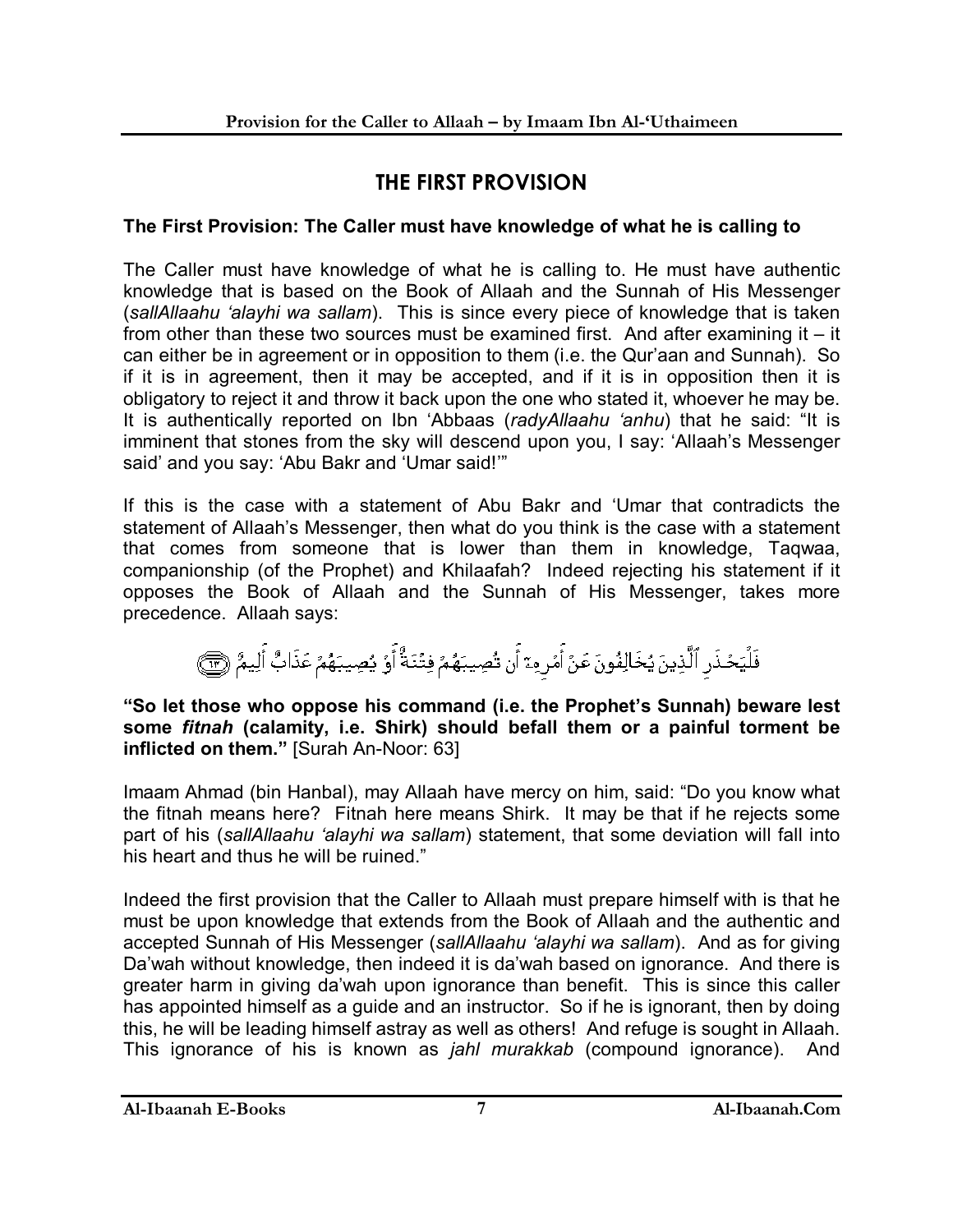compound ignorance (*jahl murakkab*) is worse than slight ignorance (*jahl baseet*). This is since with slight ignorance, the person that has it refrains and does not speak, and it is possible to uplift it (i.e. this slight ignorance) by learning, whereas with the person that has compound ignorance, there are all types of problems. For indeed this person of compound ignorance will not remain silent. But rather he will continue to speak, even if it be upon ignorance. So at this point, he will cause harm and destruction more than he will bring about good.

O brothers, verily giving da'wah without knowledge is in opposition to what the Prophet and those who followed him were upon. Listen to the words of Allaah where He commands Muhammad (*sallAllaahu 'alayhi wa sallam*):

> قُّــــلُ هَــــــذِهِــ سَـــــبِيلِيّ أَدُعُــــوّاْ إِلَـــــى ٱللَّــــةِ عَلَـــــىٰ بَصِــــيرَةٍ أَنَــاْ وَمَـــنِ ٱتَّبَعَنِـــوٌّ وَسُــبُحَـٰنَ ٱللَّــهِ وَمَــآ أَنَــاْ مِـــنَ ٱلْمُشْــرِ كِينَ

**"Say: This is my path. I call to it (i.e. give da'wah) upon clear insight (i.e. knowledge) – I and those who follow me. And glorified and exalted be Allaah. And I am not from the polytheists."** [Surah Yoosuf: 108]

This means that whoever follows him must call to Allaah upon clear insight (i.e. knowledge) and not ignorance.

And O Caller to Allaah, reflect on the saying of Allaah: **"…upon clear insight (i.e. knowledge) – I and those who follow me. And glorified and exalted be Allaah. And I am not from the polytheists."** [Surah Yoosuf: 108] This means he must have knowledge of three things:

#### **First: Knowledge of what he is calling to:**

This is such that he must know the legal ruling of what he is calling to. This is since he may be calling to something that he thinks is obligatory, whereas according to Allaah's Legislation it is not obligatory, and so he mandates something upon the slaves of Allaah that Allaah has not mandated. Or he may call the people to abandon something that he thinks is prohibited, whereas according to the Religion of Allaah, it is not forbidden. So therefore he would be forbidding something upon the slaves of Allaah that Allaah has made lawful for them.

#### **Second: Knowledge of the condition of the one he is giving da'wah to:**

This is why when the Prophet (*sallAllaahu 'alayhi wa sallam*) sent Mu'aadh to Yemen, he said to him: **"Verily you are going to a nation from the People of the Scripture (i.e. the Jews and the Christians)…"** This was so that he (Mu'aadh) could be aware of their condition and prepare accordingly for them. So one must learn the condition of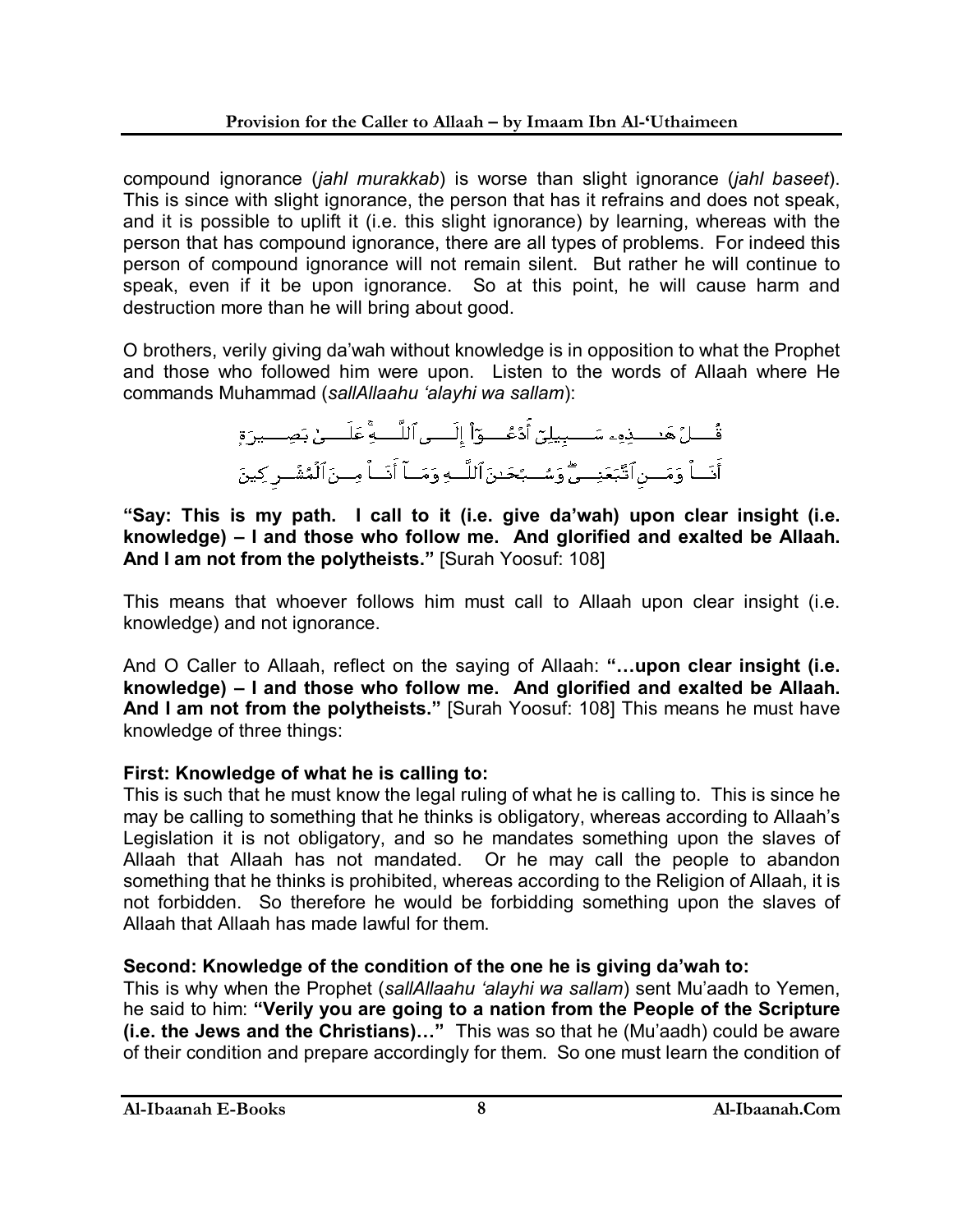the person whom he will be giving da'wah to. What is his level of knowledge? What is his level in terms of debating? This is so that he can prepare and correctly equip himself in order to properly debate and argue with him.

This is because if you embark on a debate with the likes of this man, and he overpowers you with his strength in debating, the result from this will be a great disaster for the truth and you will be the cause of it! Don't think that a person of falsehood will fail in every situation, for indeed the Messenger of Allaah (*sallAllaahu 'alayhi wa sallam*) said: **"Indeed you may come and debate a case in my presence, and perhaps some of you may be more eloquent in presenting his argument than others, so I will judge in his favor due to what I hear."**

So this indicates that the debater, even if he is upon falsehood, may be more articulate in presenting his argument than the other person, so judgement is passed according to what this debater says. So the Caller must know the condition of the one whom he is giving da'wah to.

#### **Third: Knowledge of the manner of giving da'wah:**

Allaah says:



**"Call to the Way of your Lord with wisdom and fair admonition. And debate them in a way that is better. Verily, your Lord knows best who has gone astray from His path and He knows best who are the guided."** [Surah An-Nahl: 125]

A person may find some evil and so he rushes to attack it; but he doesn't reflect on the consequences that will result from that – not with respect to himself only but with respect to him and to his counterparts from the callers to truth. Due to this, before making any movement, the Caller must examine and weigh the consequences. And there may occur during this time, that which will cause the flame of his enthusiasm in what he is doing to be extinguished. So by doing this, the fire of his zeal to protect the Religion may be put out, as well as that of others in the future – perhaps the near and not distant future. Therefore I must stress to my brothers who give da'wah to have wisdom and deliberation in matters. Even if it delays you a little, the result will be praiseworthy by the Will of Allaah.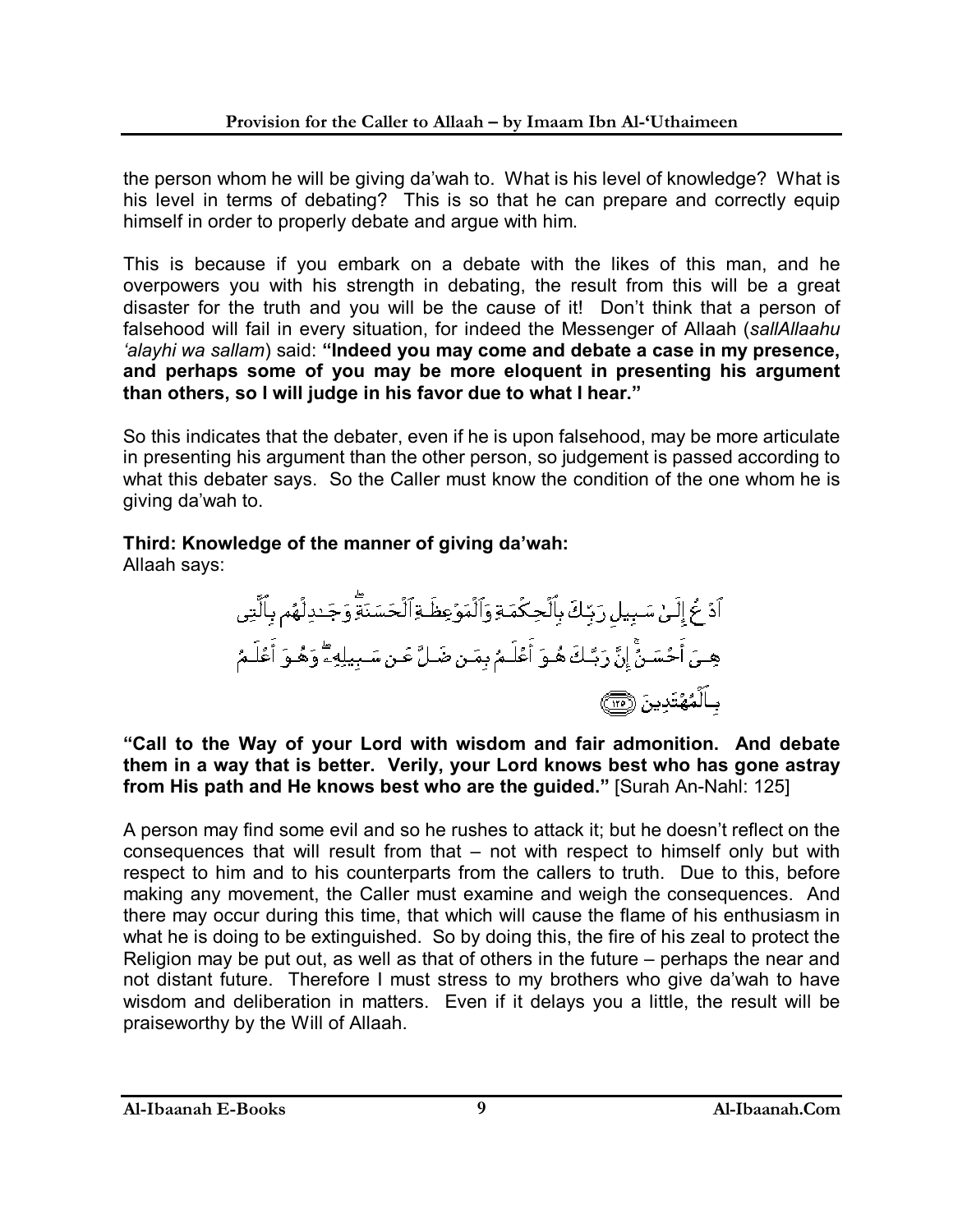So if this – I mean the Caller preparing himself with authentic knowledge that is based on the Book of Allaah and the Sunnah of His Messenger – is what the religious texts direct towards, then indeed the clear state of mind, which has no doubts or desires, also directs towards this. How can you call to Allaah when you don't know the way that leads to Him? You don't know His Laws (Sharee'ah) so how can it be correct for you to be a Caller?

So if a person doesn't have knowledge, then what is required on him is to learn first and then give da'wah second. Someone may say: "Doesn't what you just said now contradict what the Prophet said when he stated: **'Convey from me even if it be one ayah (sign, verse)'**"?

The answer is: No, because the Prophet (*sallAllaahu 'alayhi wa sallam*) said: **"Convey from** *me***."** So therefore, what you convey *must* originate from Allaah's Messenger. And this is what we are intending with our words. When we say that the Caller must have knowledge, we are not saying that he must be at an advanced level in knowledge. Rather, we are saying that he should not give da'wah or call to except for that which he knows only, and that he should not speak without knowledge.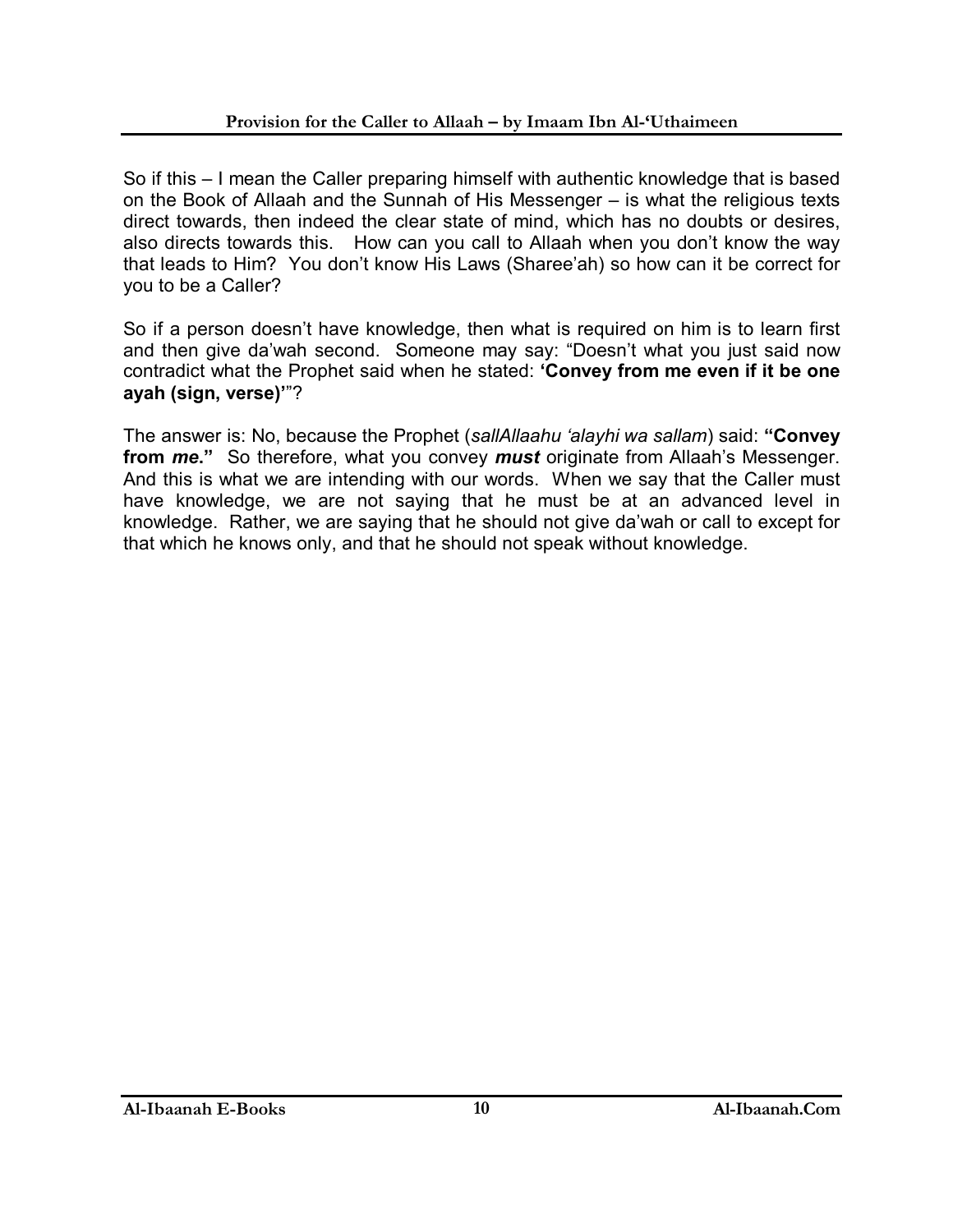# **THE SECOND PROVISION**

#### **The Second Provision: The Caller must be patient with his da'wah (Call), patient with what he is calling to, patient with what opposes his daw'ah, and patient with what befalls him from harm**

The Caller must be patient with his da'wah (Call), patient with what he is calling to, patient with what opposes his daw'ah, and patient with what befalls him from harm. One must be patient upon the da'wah (call), meaning he is perseverant in it, not stopping or growing tired of it. Rather he is persistent in his calling (daw'ah) to Allaah, according to his ability and in the circumstances in which da'wah will have the most benefit, precedence and impact.

So he must be patient upon the da'wah and not grow tired of it, for indeed when fatigue strikes a person, he pulls back and abandons it. But if he is persistent in his da'wah, then he will surely attain the reward of those who are patient from one perspective, and have a good end from another perspective. Listen to Allaah's statement, while talking to His Prophet:

**"This is from the news of the Unseen, which We reveal unto you, neither you nor your people knew it before this. So be patient, surely, the good end is for those who have Taqwaa."** [Surah Hood: 49]

The individual must also be patient with what opposes his da'wah, from resitance and arguments. This is since everyone that becomes a Caller to Allaah will no doubt face resistance:

**"Thus have We made for every prophet an enemy from the criminals (i.e. disbelievers). But sufficient is your Lord as a Guide and a Helper."** [Surah Al-Furqaan: 31]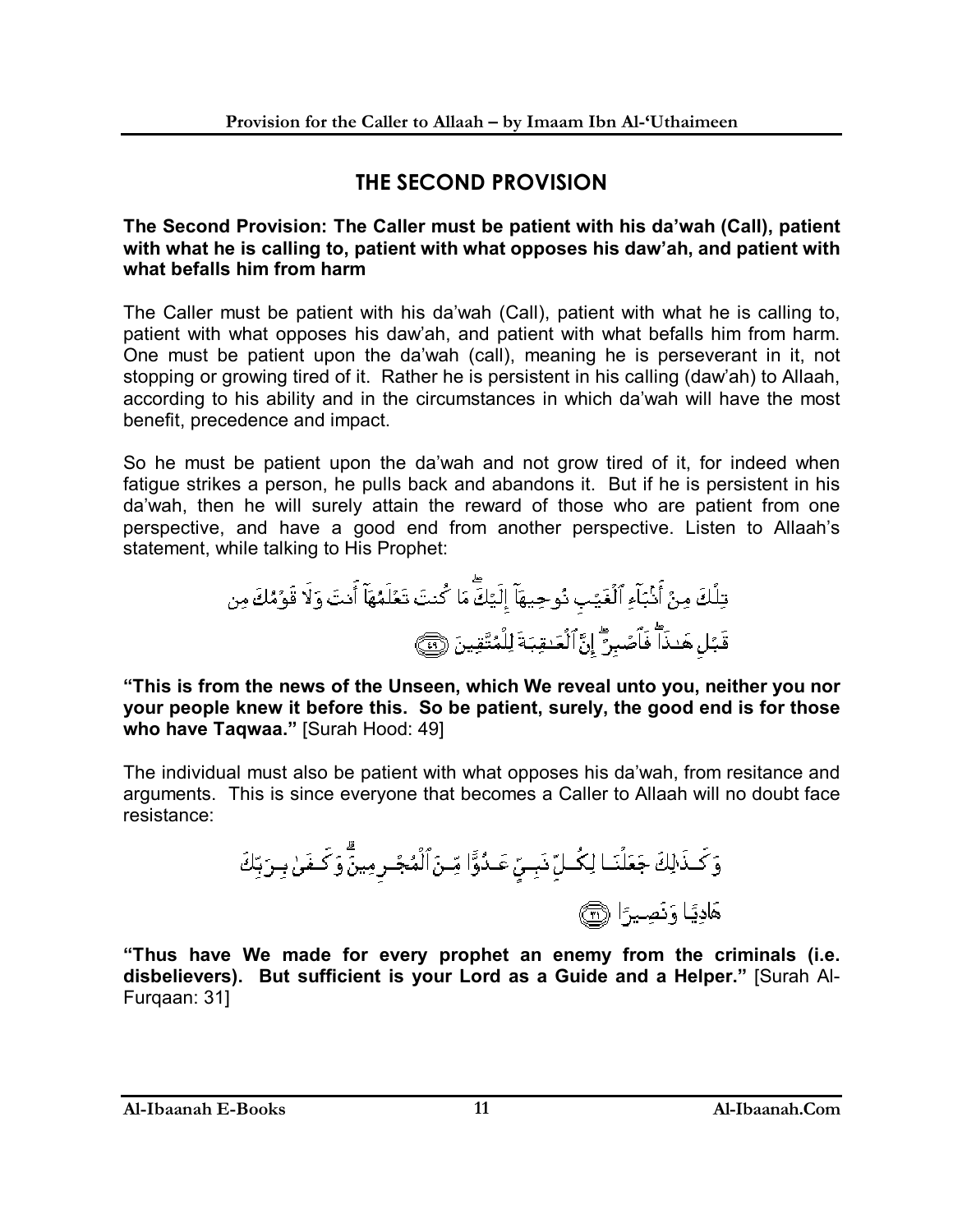So every da'wah (call) of truth no doubt will definitely face opposition and obstacles, as well as those who will argue against it and have doubt in it. But the Caller is obligated to have patience with the oppositions his da'wah encounters. Even if his da'wah is described as being wrong or false, yet he knows that it is in accordance with the Book of Allaah and the Sunnah of His Messenger, he should be patient with that.

But this does not mean that one should persist in what he says and calls to even if the truth is made clear to him (i.e. that he is upon falsehood). This is since the one who persists in what he calls to even though the truth is made clear to him, he resembles those whom Allaah spoke about when He said:



**"They dispute with you (O Muhammad) concerning the truth after it was made clear to them, as if they were being driven by death, while they were looking at it."** [Surah Al-Anfaal: 6]

Disputing about the truth after it is made clear is a despicable characteristic. Allaah said concerning those who take on this attribute:

**"And whoever contradicts the Messenger after the guidance has been clarified to him, and follows a way other than the Way of the Believers, We will turn him to what he has chosen and land him in Hell – what an evil destination!"** [Surah An-Nisaa: 115]

So whatever opposes your da'wah, O Caller, if it is the truth, then it is obligatory for you to return to it. And if it is falsehood then you should not divert your determination away from proceeding forward in your da'wah.

Likewise, the Caller must be patient with what befalls him from harm, because no doubt the Caller will be faced with harm – whether in speech or in action. Just look at the messengers and how they were harmed by the speech and action of their people. Read Allaah's statement: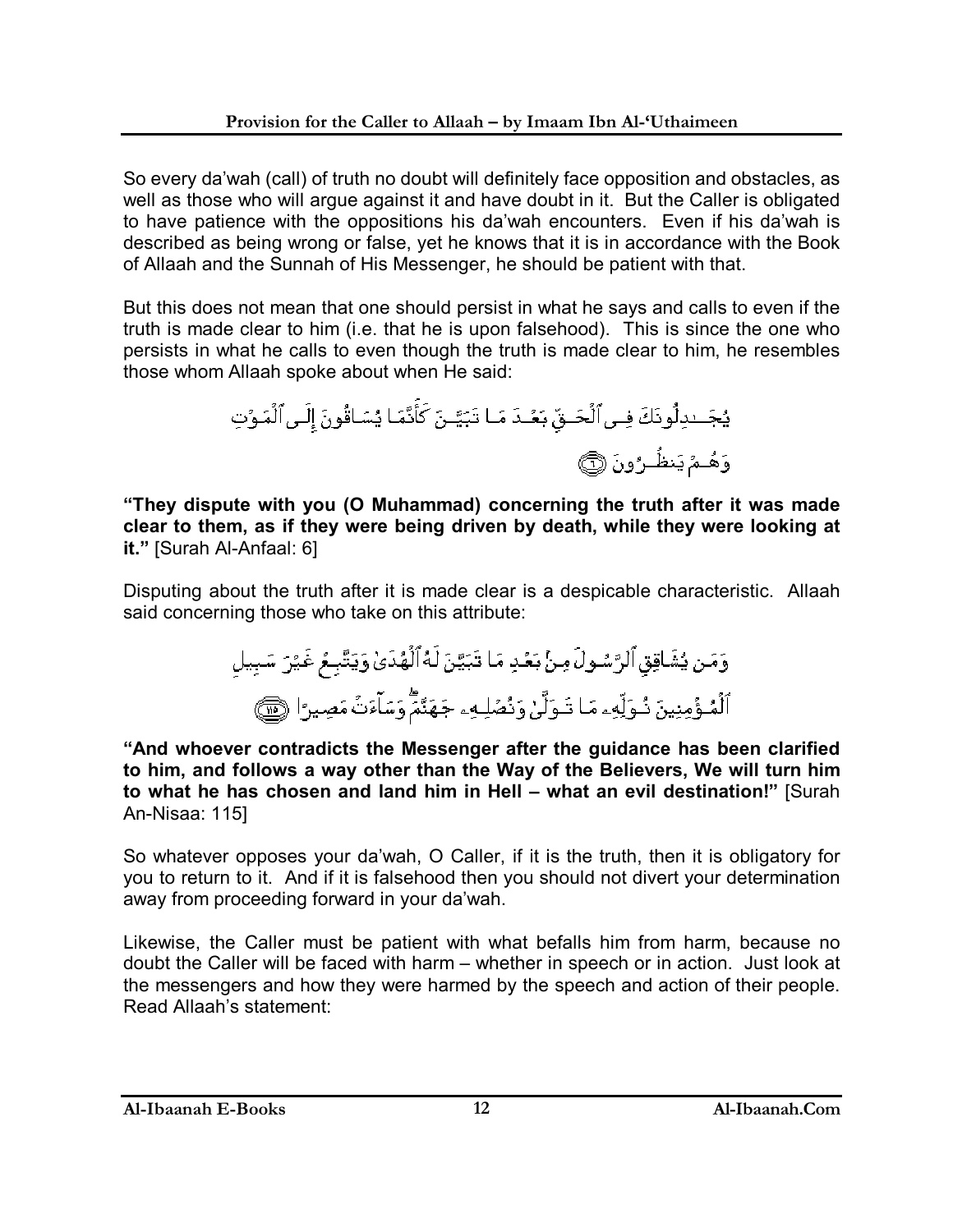كَذَالِكَ مَآ أَتَىٱلَّذِينَ مِن قَبَلِهِم مِّن رَّسُولِ إِلَّا قَالُواْ سَاحِرٌ أَوْ مَجْنُونٌ ۚ

#### **"Likewise, no messenger came to those before them except that they said (to him): 'A sorcerer' or 'A madman.'"** [Surah Adh-Dhaariyaat: 52]

What do you think about someone who has revelation from his Lord come to him, yet it is said in his face: "You are a sorcerer" or "A madman?" No doubt he will feel pain by this. But in spite of this, the messengers were patient with the harm they experienced by speech and the harm they experienced by action. Look at the first of messengers, Nooh, peace be upon him. His people would pass by him while he was constructing his ship and mock him. So he would say to them:

**"If you mock us then we also mock you, just as you mock us. And you will know who it is on whom will come a torment that will cover him with disgrace and on whom will fall a lasting punishment."** [Surah Hood: 38-39] But they did not stop short with just ridiculing him, rather they even threatened to kill him.

قَالُواْ لَبِن لَّمُ تَنتَهِ يَننُو حُ لَتَكُونَنَّ مِنَ ٱلْمَرْ جُومِينَ (@

**"They said: 'If you don't cease (from what you are doing), O Nooh, you will surely be among those stoned.'"** [Surah Ash-Shu'araa: 116]

This means that he will be from one of those who are killed by being stoned to death. So this was a death threat with a clear implication that: "We stoned others besides you" making manifest their might, and that they may also stone others to death including you amongst them. However this did not divert Nooh, peace be on him, from his da'wah. Rather, he persisted upon it until Allaah gave him victory over his people.

And there is also Ibraaheem whose people confronted him with rejection, rather they mocked and ridiculed him in front of the people.

# قَالُواْ فَأَتُواْ بِهِء عَلَىٰٓ أَعُيُنِ ٱلنَّاسِ لَعَلَّهُمْ يَشْهَدُونَ (@

**"They said: 'Then bring him in front of the eyes of the people, so that they may testify.'"** [Surah Al-Anbiyaa: 61]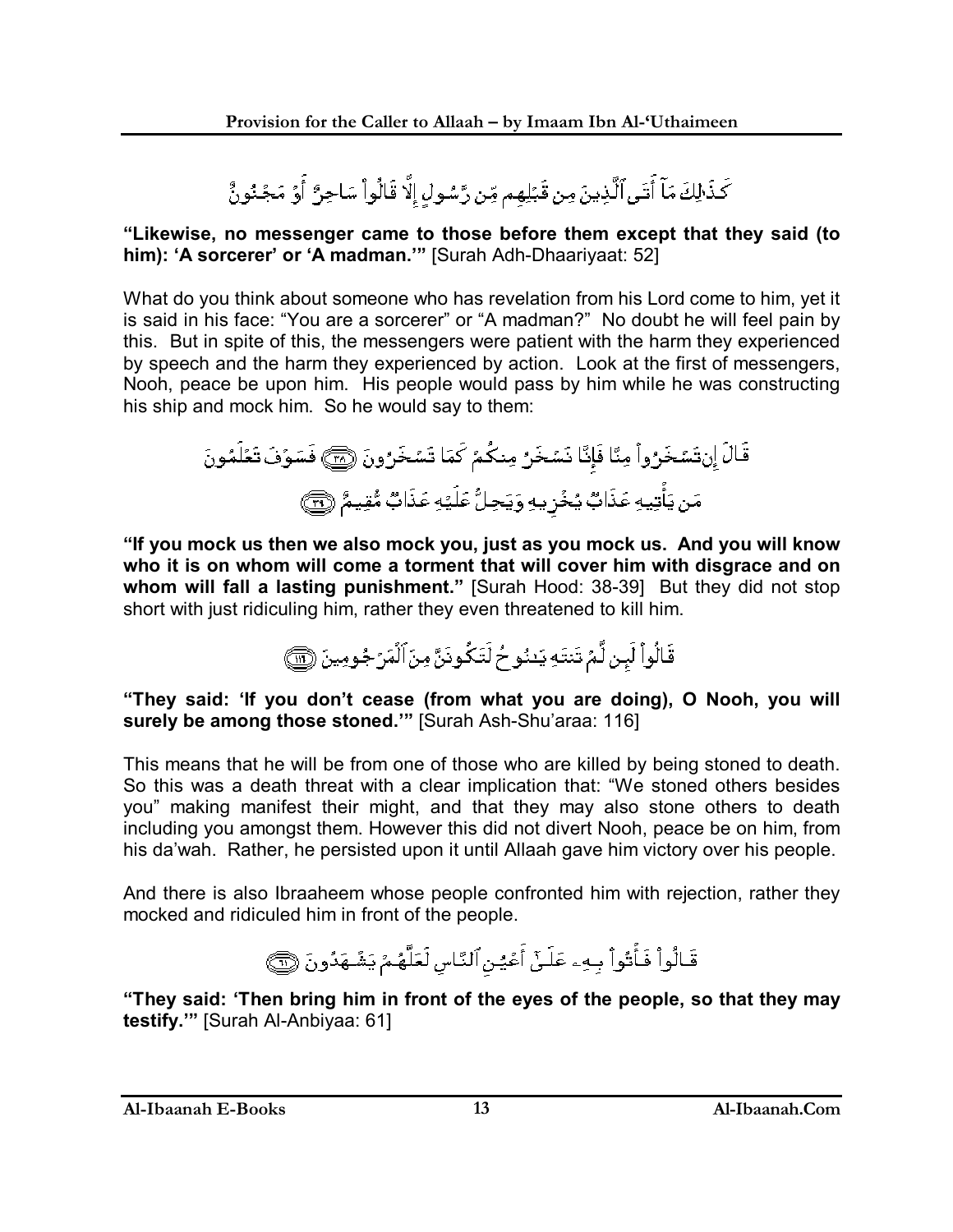Then they threatened to burn him alive:

قَالُواْ حَرِّقُوهُ وَٱنصُرُوٓاْ ءَالِهَتَكُمُ إِن كُنتُمْ فَنعِلِينَ ۞

**"They said: 'Burn him and you will be assisting your gods if you do so.'"** [Surah Al-Anbiyaa: 68]

So they kindled a great fire and threw stones at him with catapults due to their distance from the fire, because of its intense heat. But Allaah said:

**"O Fire! Be you cool and safe upon Ibraaheem."** [Surah Al-Anbiyaa: 69]

So the fire became cool and peaceful, and he was saved from it. So the final good end was for Ibraaheem:

#### **"And they wanted to harm him but We made them the worst of losers."** [Surah Al-Anbiyaa: 70]

And look at Moosaa (Moses), peace be upon him, and how Pharaoh threatened to kill him, (saying):

**"Leave me to kill Moosaa, and let him call to his Lord (to stop it). I fear that he may change your religion or that he may cause mischief to appear in the land."** [Surah Ghaafir: 26]

He threatened to kill him, but the final good end was for Moosaa.

فَوَقَنهُ ٱللَّهُ سَيِّئَاتِ مَا مَكَرُواًّ وَحَاقَ بِئَالٍ فِرُعَوُنَ سُوّءُ ٱلْعَذَابِ ۞

**"So Allaah saved him from the evils that they plotted (against him), while an evil torment encompassed Pharaoh's people."** [Surah Ghaafir: 45]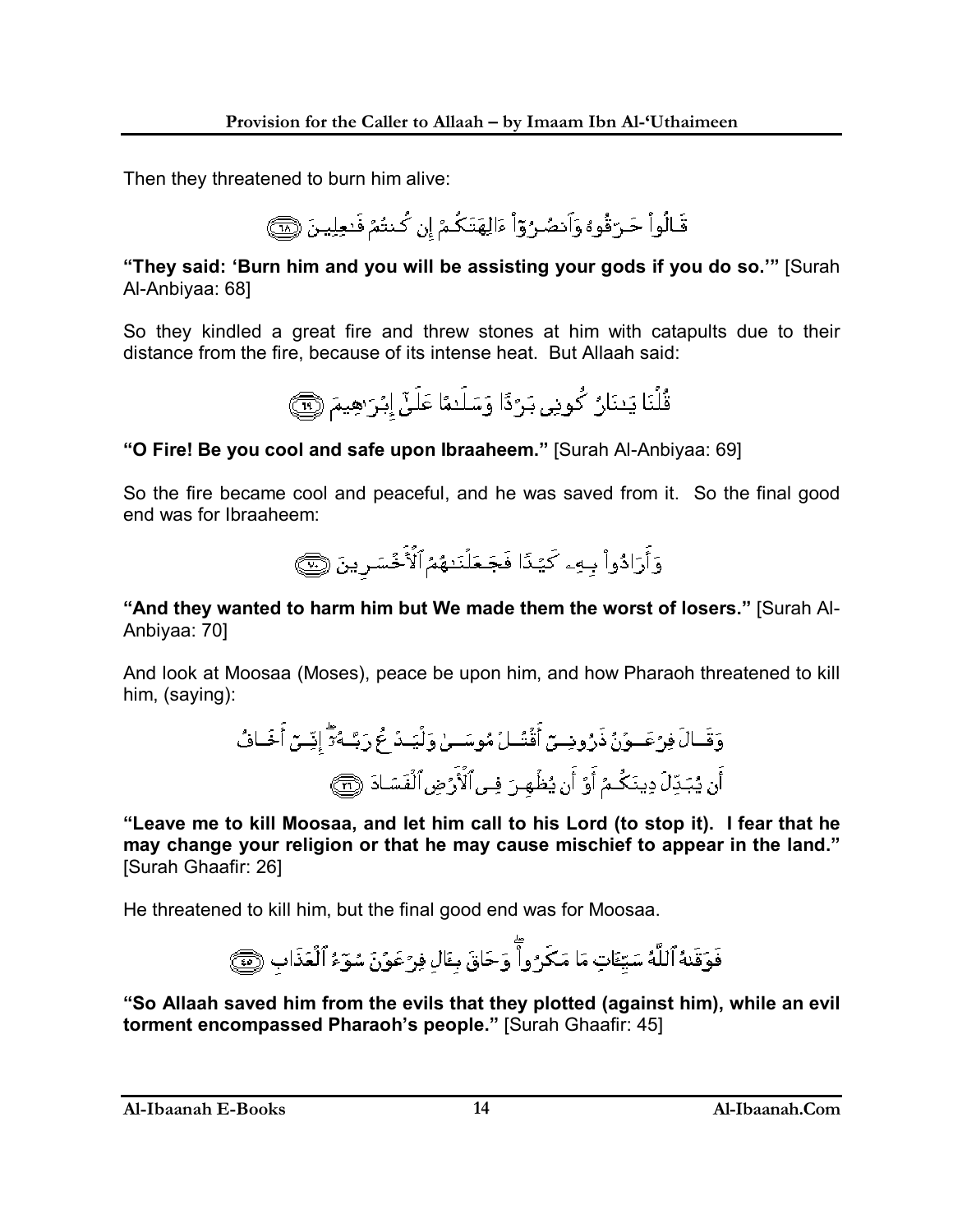And then there was 'Eesaa (Jesus) who faced harms at the hands of his people, to the point that the Jews accused him of being the son of a prostitute. And they claimed that they killed and crucified him. But Allaah says:

> وَقَــوُلِهِمْ إِنَّــا قَتَلُنَــا ٱلْمَسِــيحَ عِيسَــى ٱبْــنَ مَــرْيَمَ رَسُــولَ ٱللَّـهِ وَمَـا قَتَلُوهُ وَمَا صَلَبُوهُ وَلَـٰكِن شُبَّهَ لَهُمٍّ وَإِنَّ ٱلَّذِينَ ٱخۡتَلَفُواْ فِيهِ لَفِي شَكِّ مِّنُهُۚ مَا لَهُم بِهِۦ مِنۡ عِلۡم إِلَّا ٱتِّبَا عَ ٱلظَّنَّ وَمَا قَتَلُوهُ يَقِينَا (@) بَـل رَّفَعَهُ ٱللَّهُ إِلَيْهِۚ وَكَانَ ٱللَّهُ عَزِيزًا حَكِيمًا ۞

**"But they did not kill him nor did they crucify him, but it appeared so to them. And those who differ therein are full of doubts. They have no certain knowledge. They follow nothing but conjecture, for surely they killed him not. But rather Allaah raised him up to Himself (body and soul). And Allaah is ever All-Powerful, Most Wise."** [Surah An-Nisaa: 157-158] So Allaah saved him from them.

And look at the last and chief of messengers, Muhammad (*sallAllaahu 'alayhi wa sallam*), Allaah said about him:

**"And (remember) when the disbelievers plotted against you to imprison you or to kill you or to get you out from your home. They were plotting and Allaah too was plotting. And Allaah is the best of those who plot."** [Surah Al-Anfaal: 30]

وَقَالُواْ يَنَأَيُّهَا ٱلَّذِى ذُرٍّ لَ عَلَيْهِ ٱلذِّكُرُ ۚ إِنَّكَ لَمَجُنُونٌ ۞

**"And they said: 'O you to whom the Dhikr (revelation) has been sent down to (i.e. Muhammad), verily you are a madman!'"** [Surah Al-Hijr: 6]

**"And they say: 'Are we going to abandon our gods for the sake of a mad poet?'"** [Surah As-Saaffaat: 36]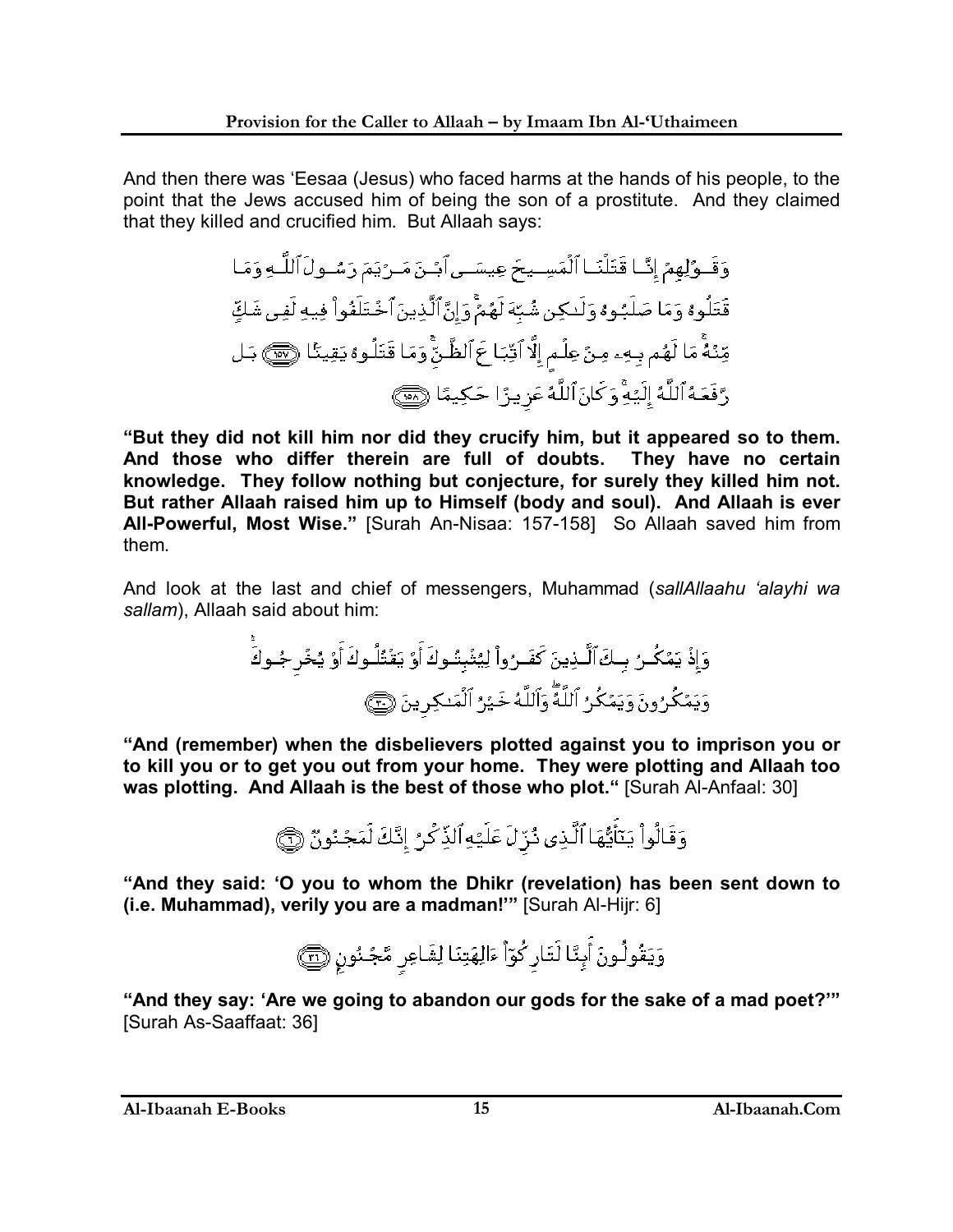And he suffered harms by way of speech and action, which are known to the scholars of History. But in spite of this, he was patient and the final good end was for him.

So every Caller will undoubtedly face harms. Therefore, it is upon him to be patient. This is why when Allaah said to His Messenger (*sallAllaahu 'alayhi wa sallam*):



**"Verily We revealed the Qur'aan to you in stages"** [Surah Al-Insaan: 23] it would have been expected for Him to say: "So be grateful for the Blessing of your Lord for revealing this Qur'aan." But instead Allaah said:

فَلَصۡبِرۡ لِحُـكُم رَبِّكَ وَلَا تُطِـعُ مِنۡهُمۡ ءَاٰثِمَا أَوۡ كَفُورًا ۞

#### **"So be patient with the Command of your Lord, and obey neither a sinner nor a disbeliever among them."** [Surah Al-Insaan: 24]

This is an indication that everyone that takes up this Qur'aan will definitely encounter things that will require him to have great patience. So the Caller must be very patient and persist in his da'wah until Allaah grants him success. But this does not necessarily mean that Allaah is required to grant him success during his lifetime. Rather, what is important is that his da'wah remain strong and followed. The individual is not important; rather what is important is the da'wah. So if his da'wah remains even after his death, then indeed he is alive. Allaah says:

**"Is he who was dead and We gave him life and set for him a light (belief, knowledge) whereby he can walk amongst men like he who is in the darkness (of disbelief, ignorance) from which he can never come out? Thus it is beautified to the disbelievers that which they used to do."** [Surah Al-An'aam: 122]

So in reality, the life of the Caller is not that his soul remains in his body only, rather it is that his statements stay alive among the people. Look at the story of Abu Sufyaan when he was with Heraclius who had heard that the Prophet had come out, and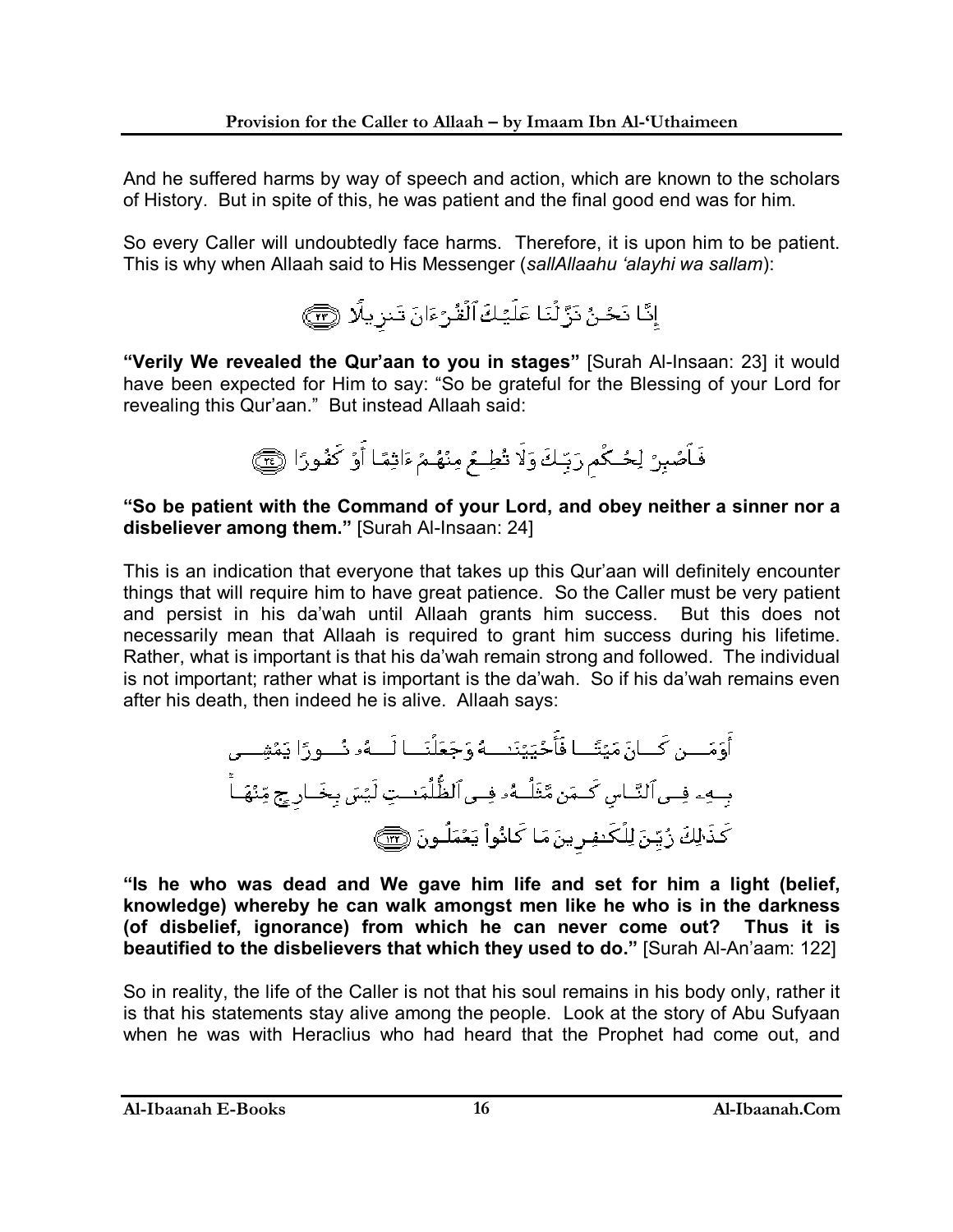summoned Abu Sufyaan to ask him about the Prophet (*sallAllaahu 'alayhi wa sallam*), his essence, his lineage, what he was calling to and his followers. So when Abu Sufyaan informed him about what he was asked, Heraclius said: "If what you say is true, then he will very soon occupy this place underneath my feet." SubhaanAllaah! Who would imagine that an emperor, as it is said, would say what he said concerning Muhammad, when at this time, he (*sallAllaahu 'alayhi wa sallam*) had not even liberated the Arab peninsula from the bondage of the Devil and vain desires. Who would have imagined that a person like this would say something like this? This is why when Abu Sufyaan came out, he said to his people: "Great is the affair of Ibn Abee Kashbah (i.e. the Prophet) that even the king of Banu al-Asfar (Byzantines) is afraid of him."<sup>1</sup>

The Prophet (*sallAllaahu 'alayhi wa sallam*) did indeed take possession of what was under the feet of Heraclius by means of his da'wah and not his individualism. This was because his da'wah came to this earth and wiped out the idols, polytheism and the polytheists. And the righteous Khaleefahs took control of it after Muhammad (*sallAllaahu 'alayhi wa sallam*). They took control of it by means of the da'wah (call) of the Prophet and the Sharee'ah (laws) of the Prophet. So it is upon the Caller to be patient so that the final good end will be his – if he is truthful to Allaah – either during his lifetime or after his death.

Allaah says:

**"Verily, the earth belongs to Allaah. He causes whom He wills from His servants to inherit it. And the final good end is for those who have Taqwaa."** [Surah Al-A'raaf: 128]

And Allaah says:

**"Verily, whoever is dutiful (to Allaah) and patient, then surely Allaah will not cause the reward of the good-doers to be lost."** [Surah Yoosuf: 90]

 $\overline{a}$ <sup>1</sup> See the full story in *Saheeh Al-Bukhaaree* (Eng.: vol. 1, Bk. 1, no. 6)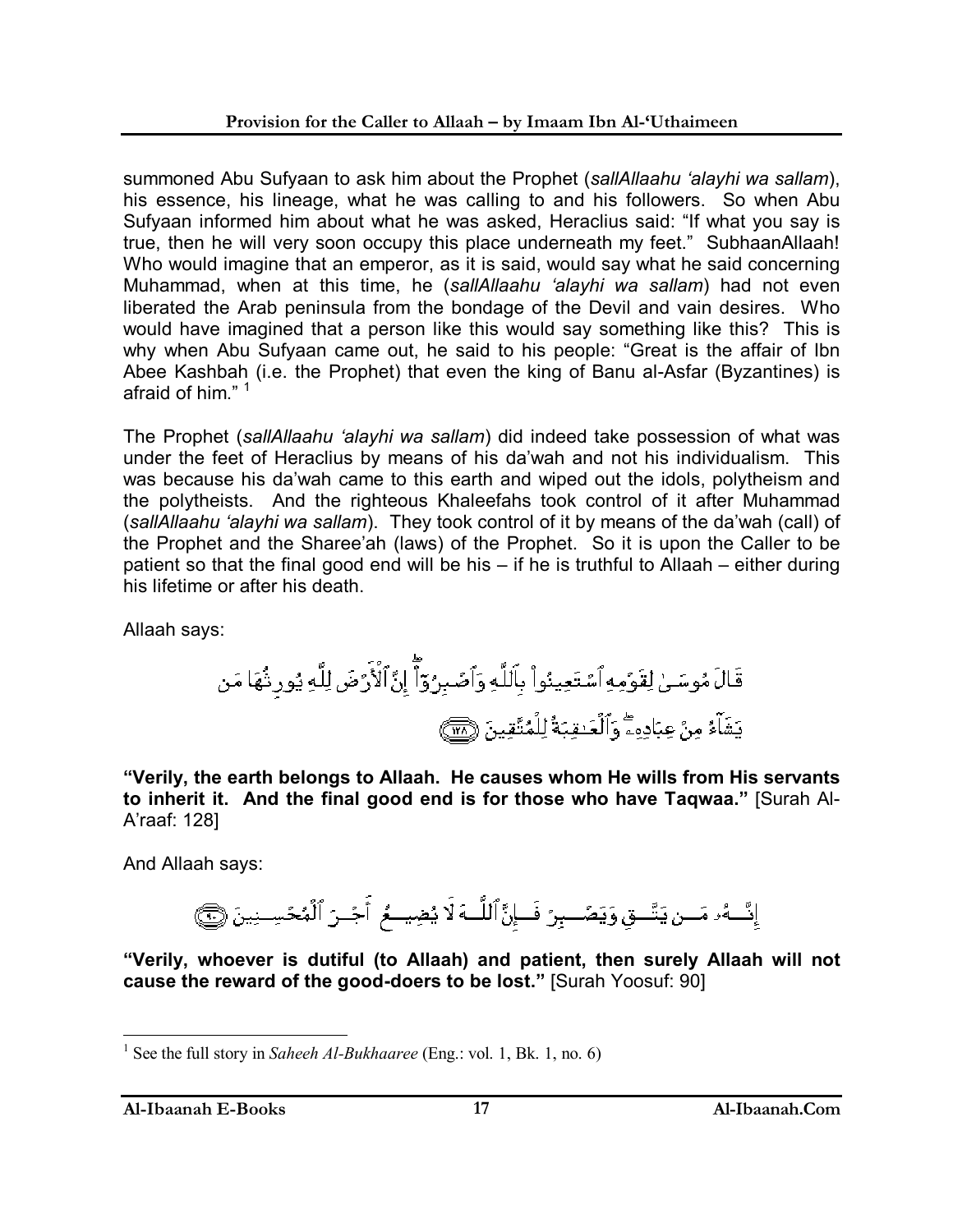# **THE THIRD PROVISION**

#### **The Third Provision: Wisdom**

The Caller must invite to Allaah with wisdom. And how bitter is wisdom upon the one who doesn't have it. Da'wah (the Call) to Allaah must occur with (1) wisdom, then with (2) fair admonition, then with (3) debating in the best of manners against someone that is not oppressive, then with (4) debating in **not** the best of manners against someone that **is** oppressive. So there are four levels. Allaah says:

**"Call to the Way of your Lord with wisdom and fair admonition. And debate them in a way that is better. Verily, your Lord knows best who has gone astray from His path and He knows best those who are guided."** [Surah An-Nahl: 125]

And Allaah says:

**"And do not debate with the People of the Scripture (i.e. the Jews and the Christians) except in a manner that is best – except for those who are oppressive amongst them, and say (to them): 'We believe in that which has been revealed to us and revealed to you. Our God and your God is One, and to Him we have submitted.'"** [Surah Al-'Ankaboot: 46]

Wisdom means: Treating affairs with accuracy and precision, rather it means placing matters in their due place. It is not from wisdom to rush things and expect people to change from the condition they are in to the condition that the Companions were upon overnight. And whoever expects this then he has a foolish mind, and he is far removed from wisdom. This is because the wisdom of Allaah is not like this. What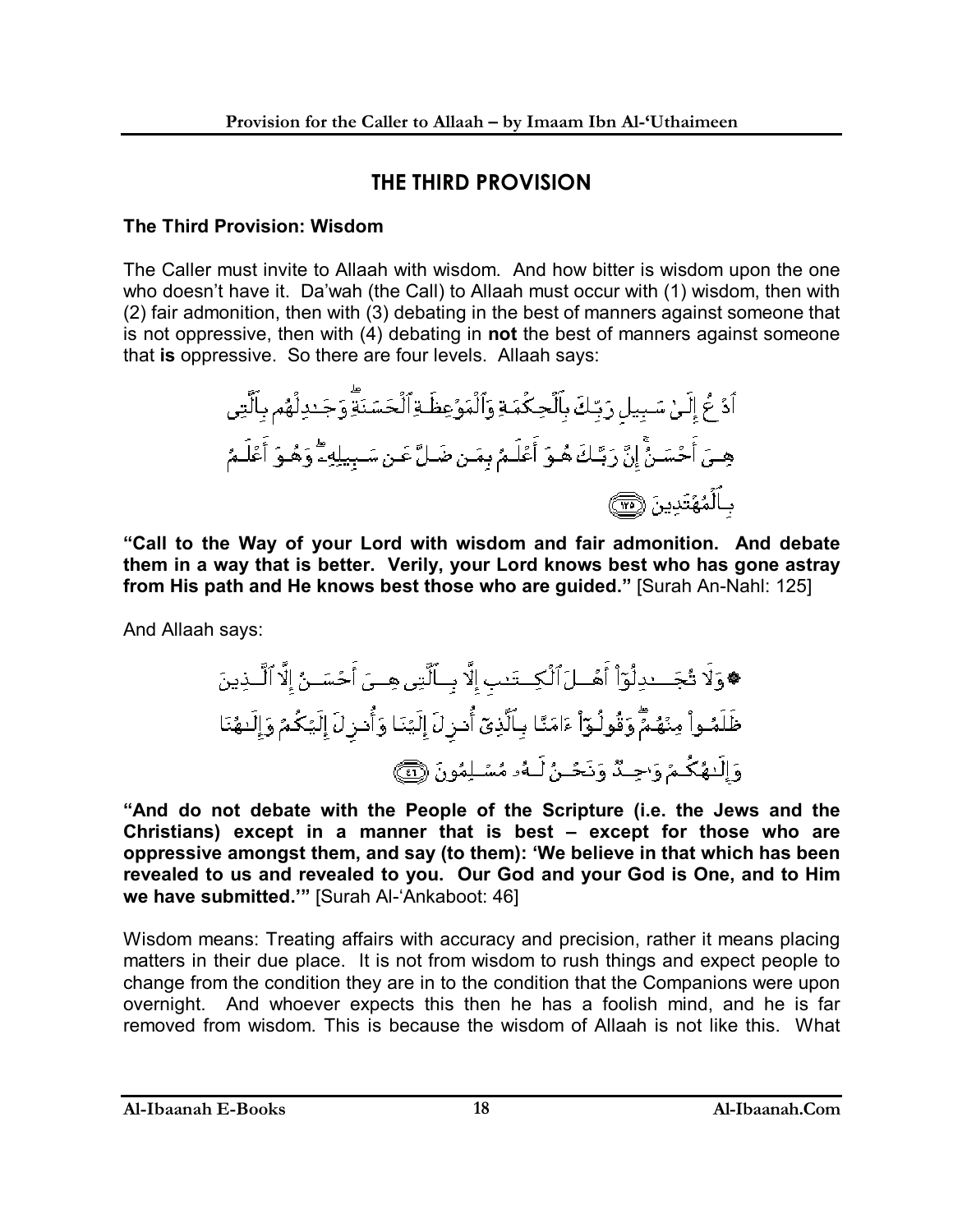proves this is that Allaah sent the Qur'aan down to Muhammad, the Messenger of Allaah, in stages so that it may become firm and settled in the souls.

The prayer was made obligatory during the Mi'raaj, three years before the Hijrah. Some say it was a year and a half, and some hold that it was five. There is differing amongst the scholars about this. But in spite of this it was not made obligatory in the manner that it is performed today. When the prayer was first made obligatory, it used to be two rak'ahs for Dhuhr, 'Asr, 'Ishaa and Fajr. And the Maghrib prayer used to be three rak'aat, so that it could be the Witr (odd-number) for the day. But after the Hijrah and after the Prophet had spent thirteen years in Makkah, the prayer of the resident was increased, and so it became four rak'aat for Dhuhr, 'Asr and 'Ishaa. And Fajr remained the way it was (i.e. two rak'aat) because the recitation of the Qur'aan is prolonged in it. And Maghrib stayed the same because it was the Witr of the day.

Furthermore, Zakaat was made obligatory in the second year after Hijrah. Or (some say) it was made obligatory in Makkah, but that it was not assigned its final estimate in terms of its dividend and obligation. And the Prophet (*sallAllaahu 'alayhi wa sallam*) did not send out envoys to collect the Zakaat until the ninth year after Hijrah. Therefore, the development of Zakaat progressed in three stages:

1. In Makkah: **"But pay its due (i.e. Zakaat) on the day of its harvest."** [Surah Al-An'aam: 141] However, its obligation was not clarified nor the amount that was mandated to give for that obligation. This matter was left entrusted to the people.

2. In the second year after Hijrah, Zakaat was clarified with its rightful dividends.

3. And in the ninth year after Hijrah, the Prophet started to send envoys to the people of yields and profits to collect Zakaat from them.

So look at the careful consideration that was given to the conditions of the people with regard to Allaah's legislation. And He is the best of judges. The same goes for fasting, as there was a stage-by-stage development with regard to its legislation. What was first made obligatory, was that a person had a choice between fasting or feeding a needy person. Then fasting was prescribed specifically, and feeding needy people was only allowed for those who weren't able to fast for numerous consecutive days.

Therefore I say that wisdom denounces that the world change over in one night. There must be endurance and tolerance. Accept from your brother whom you are calling what he has from truth for today, and proceed with him step by step until he is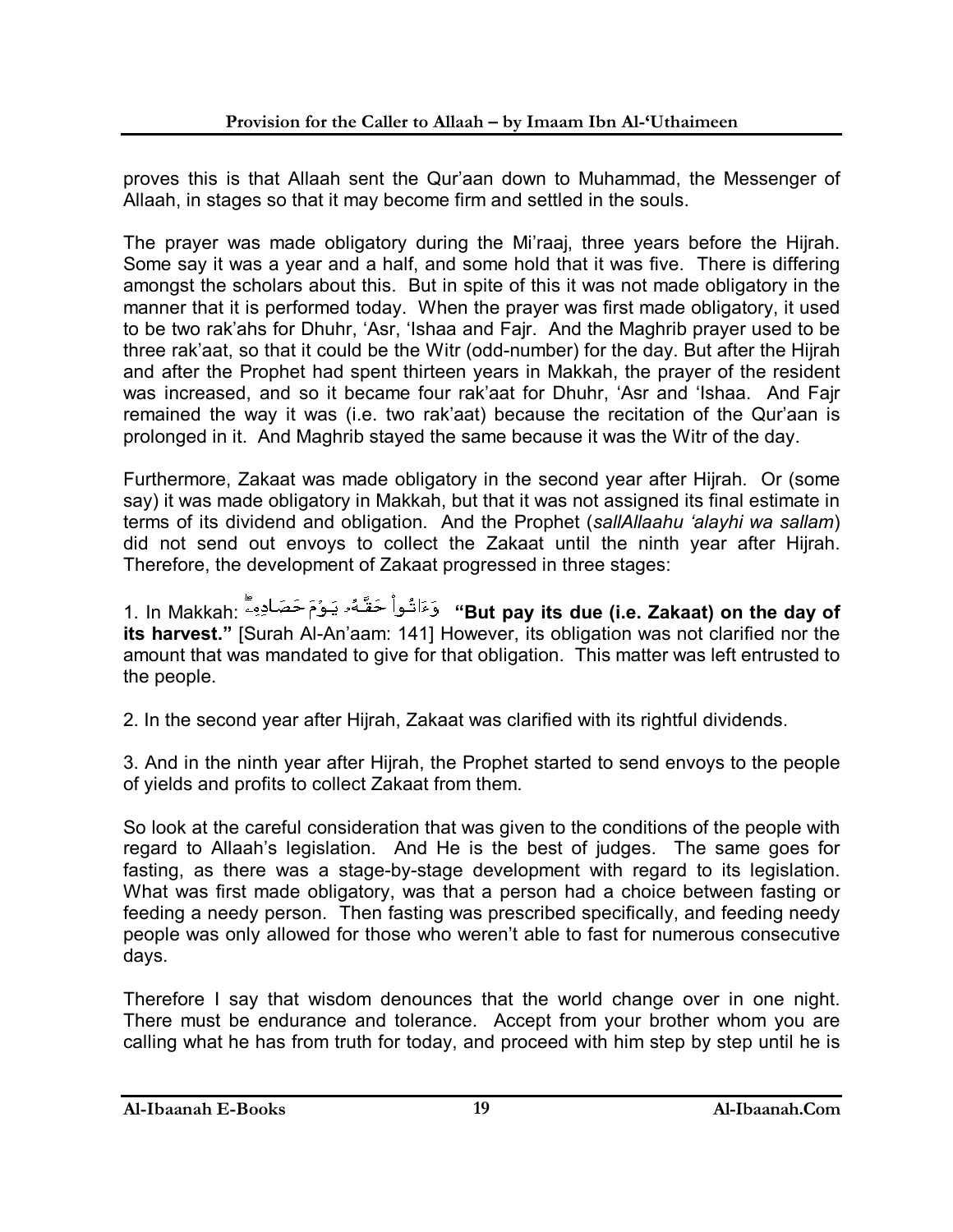able to eventually free himself from falsehood. And this is so that you may see that people are not of equal standing. So there is a difference between one is ignorant and one who stubbornly rejects.

Perhaps it is proper that I now mention some examples of the Da'wah of Allaah's Messenger (*sallAllaahu 'alayhi wa sallam*):

#### **The First Example:**

A Bedouin man once entered the masjid, while the Prophet was sitting down with his Companions. The Bedouin man then urinated in one area of the masjid, so the people reprimanded him, meaning they scolded him angrily using harsh words. However, the Prophet, who was the one whom Allaah gave wisdom, forbade them from this. So when the man had finished urinating, the Prophet (*sallAllaahu 'alayhi wa sallam*) ordered that a bucket of water be thrown over his urine. So the harm was removed and Allaah's Messenger (*sallAllaahu 'alayhi wa sallam*) called the Bedouin to him, saying to him: **"Indeed it is not proper to have any harmful object or filth in these masaajid. They are only for prayer and the reciting of the Qur'aan."** Or it is as he (*sallAllaahu 'alayhi wa sallam*) said. So the Bedouin's heart opened up to this kind treatment. This is why I have seen some of the scholars quote this Bedouin man as saying: **"O Allaah, have mercy on me and Muhammad and do not have mercy on anyone else besides us."** This was because the Prophet (*sallAllaahu 'alayhi wa sallam*) treated him in such an excellent manner. But as for the Companions, they rushed to remove this evil act, without having properly weighed the condition of this man, who was (obviously) ignorant.<sup>2</sup>

#### **The Second Example:**

One time Mu'awiyah bin Al-Hakam, may Allaah be pleased with him, came while the Prophet was leading the people in prayer. So one man sneezed and said: "*Al-Hamdulillaah*." **(Note:)** If one of you sneezes while in prayer then he should say *Al-Hamdulillaah*, regardless of whether he is in the standing position or the bowing position or in prostration. This man (in prayer) said "*Al-Hamdulillaah*, so Mu'awiyah responded: "*YarhamukAllaah*." But this is considered speaking and it invalidates the prayer. So the people began to stare and look at him. So Mu'awiyah said: "May my mother be bereaved of me." This means for the mother to be lost. This is a statement that is said but for which it's meaning is not intended.

The Prophet (*sallAllaahu 'alayhi wa sallam*) even said it to Mu'aadh bin Jabal when he told him: **"Shall I not inform you of what controls all of that?"** He (i.e. Mu'aadh) said: "Of course O Messenger of Allaah." He (*sallAllaahu 'alayhi wa sallam*) said:

 $\overline{a}$ 2 See *Saheeh Muslim* (Eng.: Book 2, no. 559)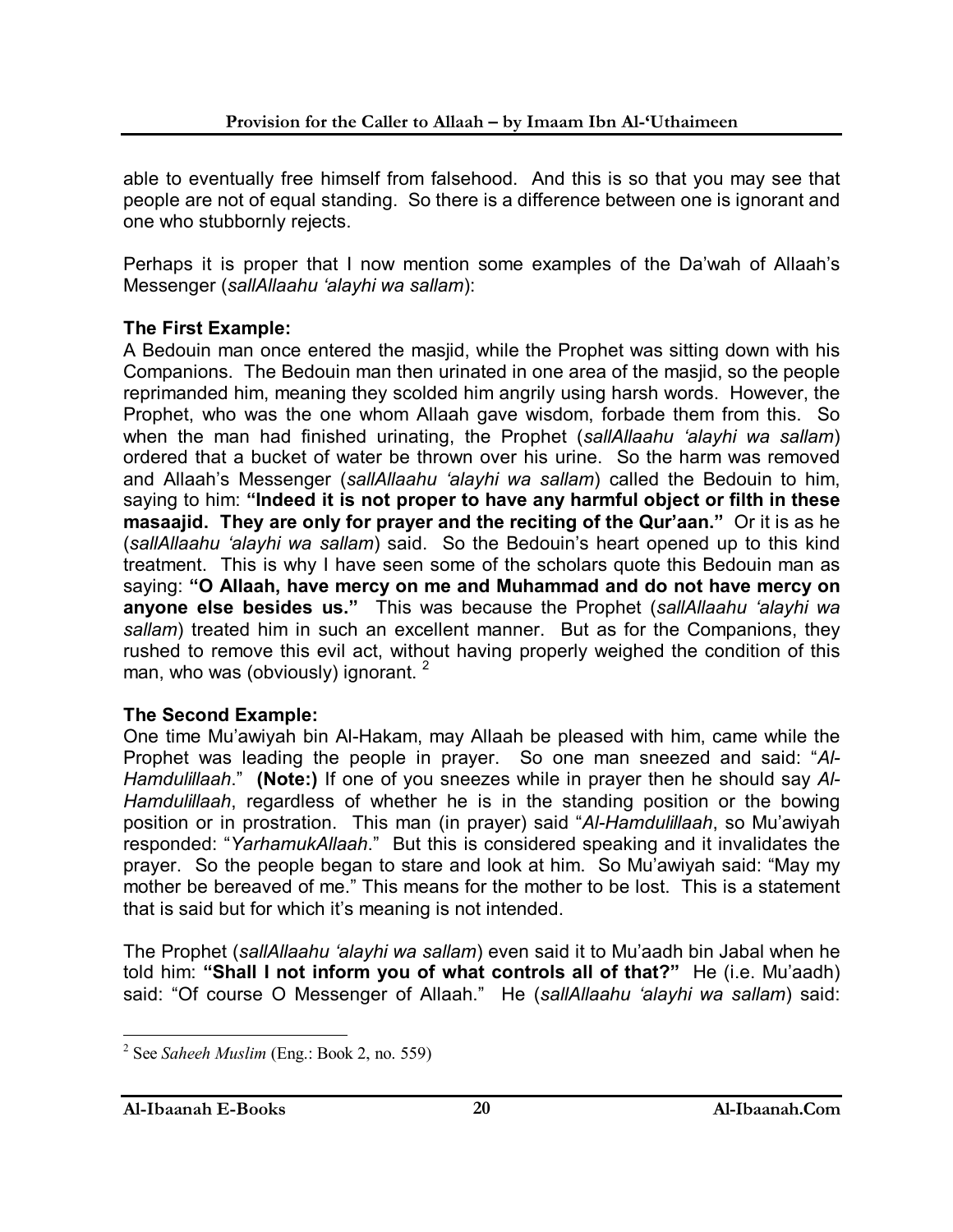**"Restrain this on yourself."** And he took hold of his tongue, saying: **"Restrain this."** So Mu'aadh said: "Will we be held accountable for what we say with it?" He (*sallAllaahu 'alayhi wa sallam*) said: **"May your mother be bereaved of you O Mu'aadh. What else will cause the people to be dragged on their faces – or he said on their noses – into the Hellfire except for the harvests of their tongues."**  Then Mu'awiyah continued to pray. After he finished praying, the Prophet (*sallAllaahu 'alayhi wa sallam*) called him. Mu'awiyah said: "By Allaah, I did not see a teacher better at instructing than him." May Allaah send His peace and blessings on him. He said: "By Allaah, he was not harsh with me nor did he scold me, he only said: **'Speaking to people is not correct while in the prayer. It is only for** *tasbeeh*  **(saying** *SubhaanAllaah***),** *takbeer* **(saying** *Allaahu Akbar***) and reciting of the Qur'aan.'**"Or it is as he (*sallAllaahu 'alayhi wa sallam*) said.<sup>3</sup> Look at the da'wah that is beloved to the souls, which people accept and by which the hearts become open.

We derive from the Fiqh point of benefits of this hadeeth that: Whoever speaks while in prayer, while not knowing that speaking invalidates the prayer, his prayer is still valid.

#### **The Third Example:**

A man came to the Prophet (*sallAllaahu 'alayhi wa sallam*) and said: "O Messenger of Allaah, I am ruined!" So he (*sallAllaahu 'alayhi wa sallam*) asked: **"And what caused you to be ruined?"** He said: "I had intercourse with my wife during Ramadaan while I was fasting." So the Messenger of Allaah ordered him to free a slave, but he said: "I cannot find one (i.e. unable)." Then he commanded him to fast two consecutive months, but he said; "I am not able to." Then he commanded him to feed sixty needy people, but he said: "I am not able to." At this the man sat down. So the Prophet (*sallAllaahu 'alayhi wa sallam*) brought some dates to him saying: **"Take this and give it away in charity."** But the man became desirous of the Prophet's generosity, which was the greatness of kindness shown towards creation. This was since the Messenger of Allaah (*sallAllaahu 'alayhi wa sallam*) was indeed the most generous of people.

So the man said: "Am I to give this to someone poorer than myself O Messenger of Allaah? By Allaah there is no family poorer than mine between the two lava plains of Madeenah?" At this, the Prophet (*sallAllaahu 'alayhi wa sallam*) laughed to the point that his molar teeth became visible. This was because this man had come in fear, saying: "I am ruined" but yet he left successful. So the Prophet (*sallAllaahu 'alayhi wa sallam*) then said: **"Feed your family with it."** So the man left peaceful, prosperous

 $\overline{a}$ 3 See *Saheeh Muslim* (Eng.: Book 4, no. 1094)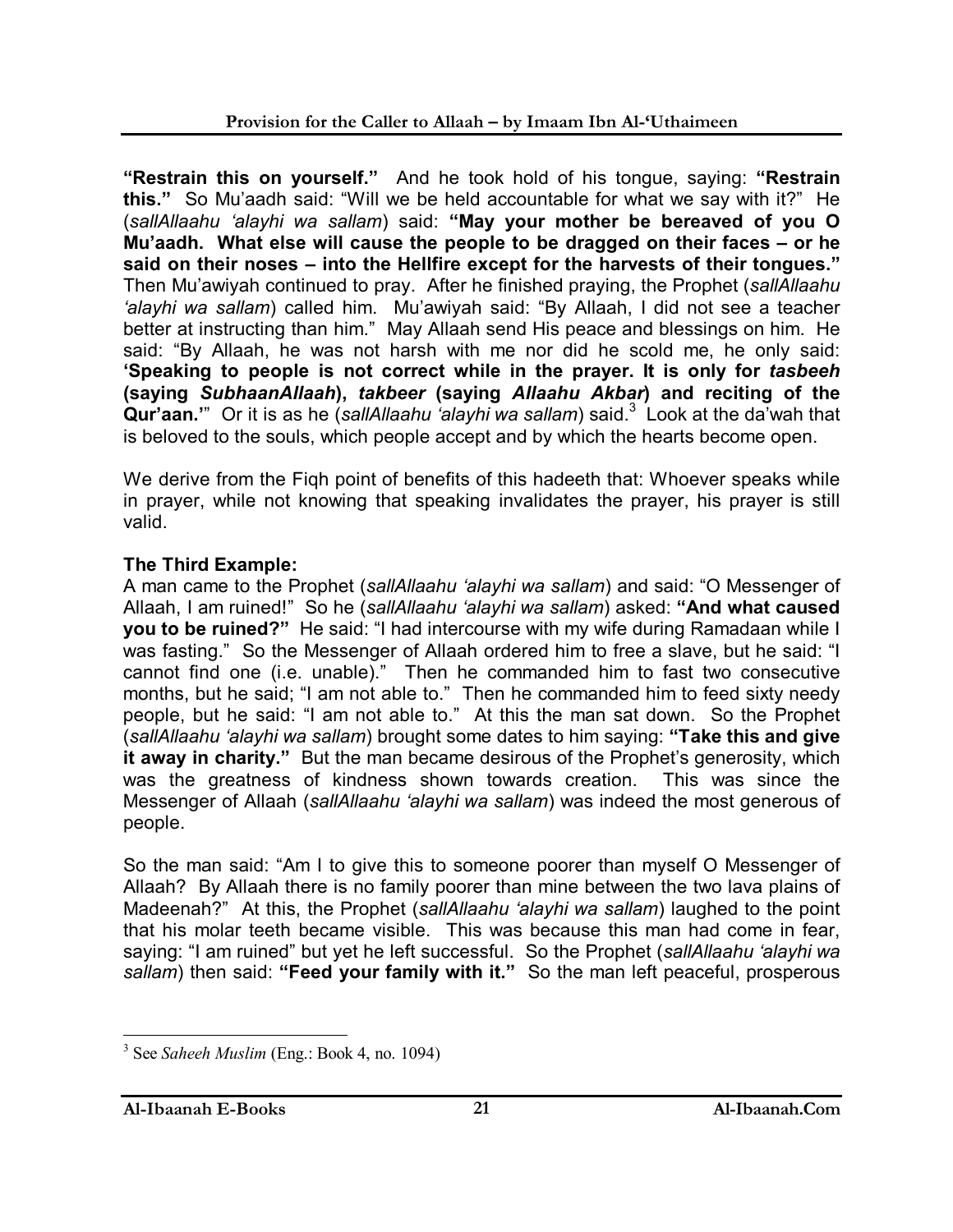and joyful with this religion of Islaam and with this ease from the first Caller to this religion of Islaam, may the peace and blessings of Allaah be upon him. <sup>4</sup>

#### **The Fourth Example:**

Let us now look at how the Prophet dealt with one who had committed a sin. The Prophet (*sallAllaahu 'alayhi wa sallam*) once saw a man that had a gold ring on his finger. So the Prophet (*sallAllaahu 'alayhi wa sallam*) seized the ring from him with his noble hand and threw it on the ground. And he (*sallAllaahu 'alayhi wa sallam*) said: **"Would any of you intentionally tale a coal of fire and place it on his hand?"** So the Prophet (*sallAllaahu 'alayhi wa sallam*) did not treat him the way he treated the people in the first examples. Rather, he snatched it from his hand and threw it at the floor. So when the Prophet (*sallAllaahu 'alayhi wa sallam*) left, it was said to the man: "Take your ring and benefit from it (i.e. by selling it)." The man said: "By Allaah, I will never take a ring that the Prophet (*sallAllaahu 'alayhi wa sallam*) threw away." <sup>5</sup> Allaahu Akbar! This was the magnificent way the Companions would execute the Commandments of Allaah and His Messenger.

So what is important is that the Caller to Allaah must invite with wisdom, because the one who is ignorant is not like the one who has knowledge. And the one who rejects is not like the one who readily accepts. So for every place there is a saying and for every position there is a condition.

 $\overline{a}$ 

<sup>4</sup> See *Saheeh Al-Bukhaaree* (Eng.: vol. 3, no. 158) and *Saheeh Muslim* (Eng.: Book 6, no. 2457)

<sup>5</sup> See *Saheeh Muslim* (Eng.: Book 24, no. 5209)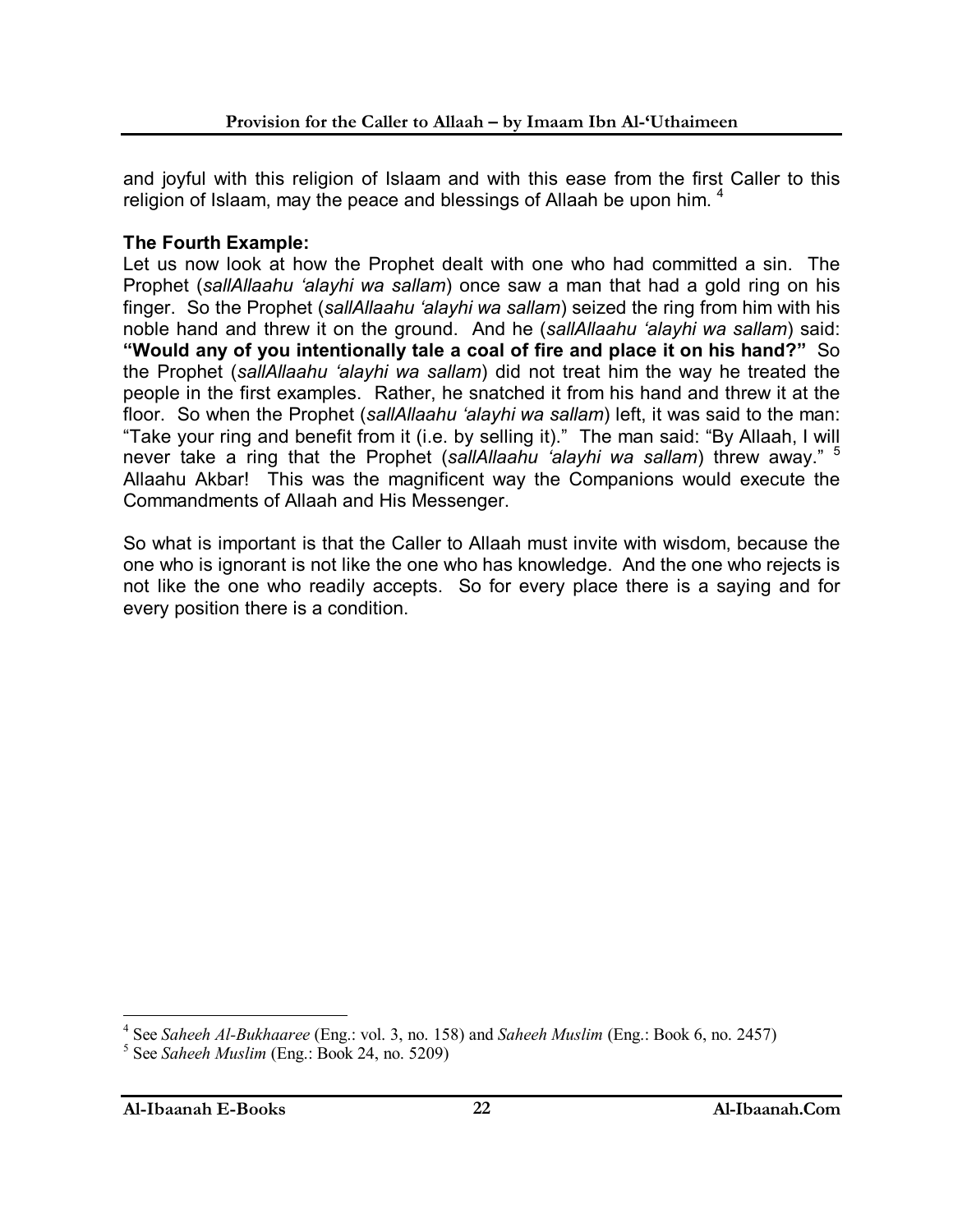# **THE FOURTH PROVISION**

#### **The Fourth Provision: The Caller must adorn himself with noble characteristics**

The Caller must adorn himself with noble characteristics, such that the effect of knowledge reflects in his beliefs, his worship, his attitude, and all of his procedures, so that he can properly play the role of a Caller to Allaah. But as for him being in opposition to this, then his da'wah will fail. And if he does succeed, then his success will be minimal

So it is upon the Caller to abide by that which he is calling to from acts of worship or daily interactions or manners or methodology, so that his da'wah may be accepted and so that he won't be from those who will be the first to be thrown into the Hellfire.

O brothers: Indeed if we look at our conditions we will find in reality that we may call to something that we don't implement ourselves. And this no doubt is a big defect, O Allaah, unless we deny ourselves from looking at what is better since for every place there is a saying. This is since a noble thing may be considered noble due to a number of things that make it superior. This is why the Messenger (*sallAllaahu 'alayhi wa sallam*) would call to some characteristics, but at times he would preoccupy himself with things more important than them. At times he would fast to the point that it would be said that he wouldn't stop fasting. And at times he would eat and drink to the point that it would be said that he would not fast.

O brothers! I would like every Caller to abide by the characteristics that befit the Caller, so that he can be a true Caller and so that his statements can be closer to being accepted.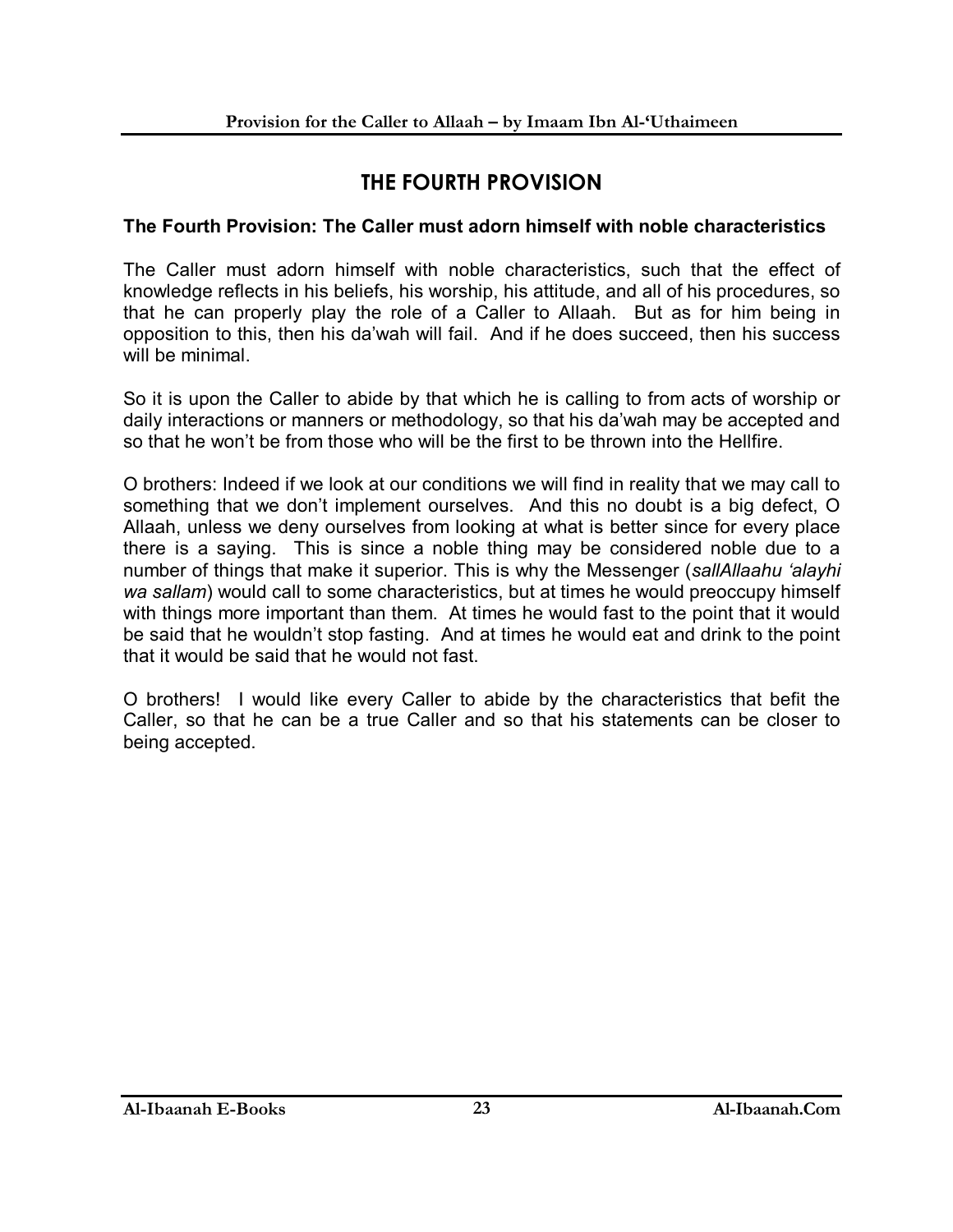# **THE FIFTH PROVISION**

#### **The Fifth Provision: The Caller must destroy the obstacles that stand between him and the people**

The Caller must destroy the obstacles that stand between him and the people. This is since many of our brothers who are Callers, when they see people committing some evil, their over-protectiveness and hatred for this evil causes them to not go to these people and advise them. This is an error and it is not from wisdom at all. Rather, wisdom mandates that you go to them and invite them (i.e. give them da'wah), that you convey to them the truth, inciting them and intimidating them (with the Qur'aan and the Sunnah). Do not say that these people are sinners and that I cannot walk amongst them. O Muslim Caller, if you can't walk amongst these people and go to them to call them to Allaah, then who will take charge of them? Won't one of those individuals take charge of them? Won't people who have no knowledge take charge of them? This should never be. This is why the Caller must have patience. And doing this is part of the patience that we talked about previously that the Caller must have. He must have patience and hate these evils. However, he must break the barriers between him and the people, such that he is able to bring his da'wah (call) to those who are in need of it. But as for him being haughty, then this is in opposition to what the Messenger (*sallAllaahu 'alayhi wa sallam*) used to do. As is well known, the Prophet would go to the polytheists in their gathering places and call them to Allaah. And it has been reported on the Prophet (*sallAllaahu 'alayhi wa sallam*) that he said: **"Will not someone take me so that I may convey the words of my Lord, for indeed Quraish has prevented me from conveying the Words of my Lord."**

This was the habit of our Prophet, our Imaam and our role model Muhammad (*sallAllaahu 'alayhi wa sallam*). So it is obligatory upon us to be like him when calling (Da'wah) to Allaah.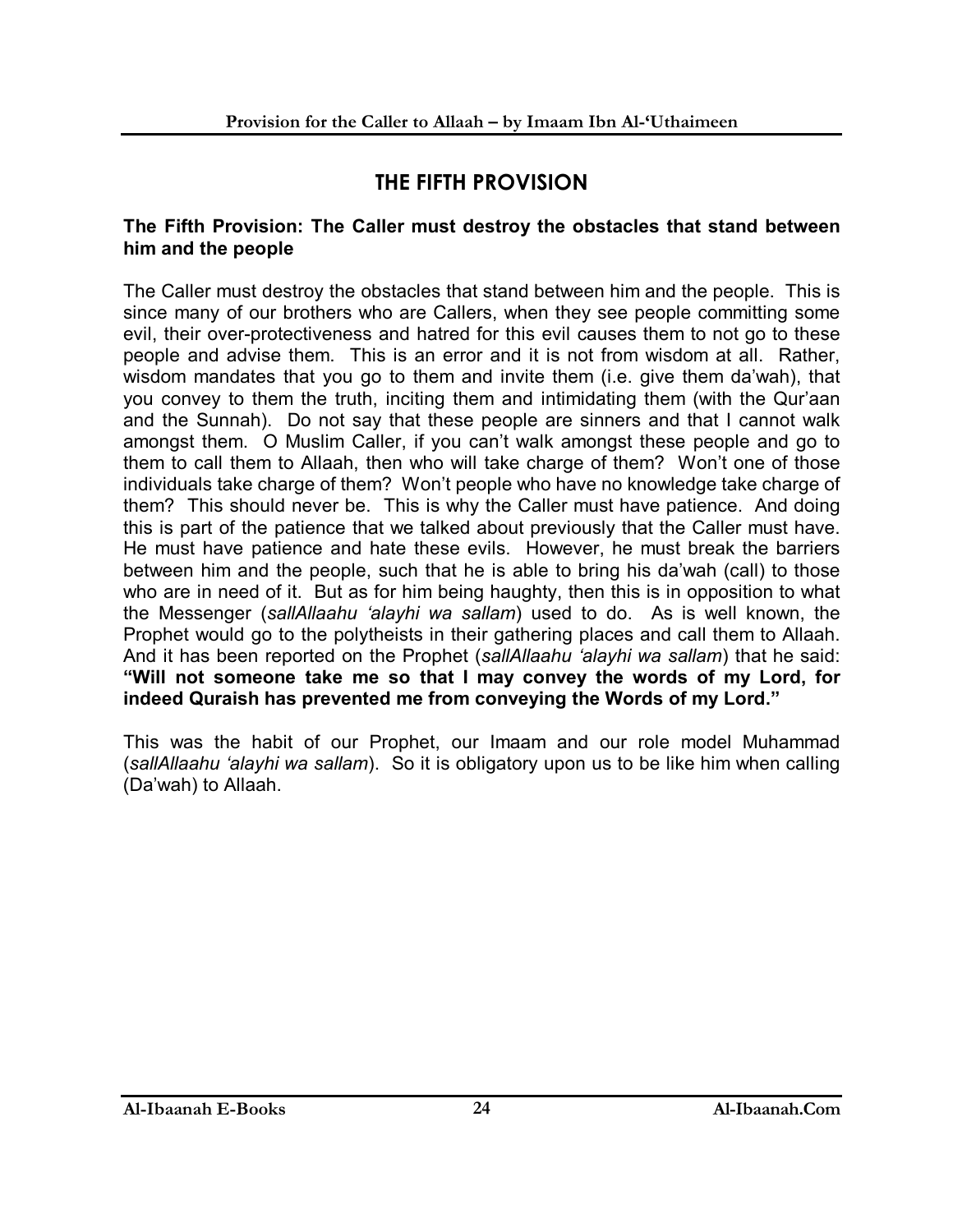# **THE SIXTH PROVISION**

#### **The Sixth Provision: The Caller's heart must be open towards the one who opposes him**

The Caller's heart must be open towards the one who opposes him, especially if he knows that his opponent has a good intention and that he only opposes him in things that require that the proof be established to him. People must be flexible in these matters and not allow these differences to incite hatred and enmity. This is except for a man that opposes and stubbornly rejects, such that the truth is explained to him but yet he continues to persist upon his falsehood Such an individual must be dealt with according to how he deserves to be treated, such as calling people away from him and warning the people from him. This is since his enmity has manifested itself, such that the truth was made clear to him, yet he did not act on it.

However, there are some subsidiary issues, which the people differ on. In reality, these are from the matters that Allaah allowed His servants to differ in. I mean issues that are not from the fundamental ones, which can cause a person that opposes in them to be considered a disbeliever. Rather, these (subsidiary) issues are from those that Allaah has permitted differing in for His servants, and for which He made the error committed in that regard to be allowable. The Prophet (*sallAllaahu 'alayhi wa sallam*) said: **"When the (legal) judge makes a judgement, exerting himself (***Ijtihaad***), and he attains the truth, then he gets two rewards. And if he errs then he gets one reward."** So the Mujtahid does not leave from the fold of being rewarded at all – either he gets two rewards for being correct or one reward for being wrong.

If you don't like others opposing you, then likewise, those same other people don't like for others to oppose them. So just as you want people to accept your view (on an issue), then likewise, those who oppose you want the people to take their views also. The reference point during these times of dispute is what Allaah has explained in His statement:



**"And whatever you differ in, then its final decision is with Allaah. Such is Allaah, my Lord, in whom I put my trust, and to Him I turn in repentance."** [Surah Ash-Shooraa: 10]

And He says: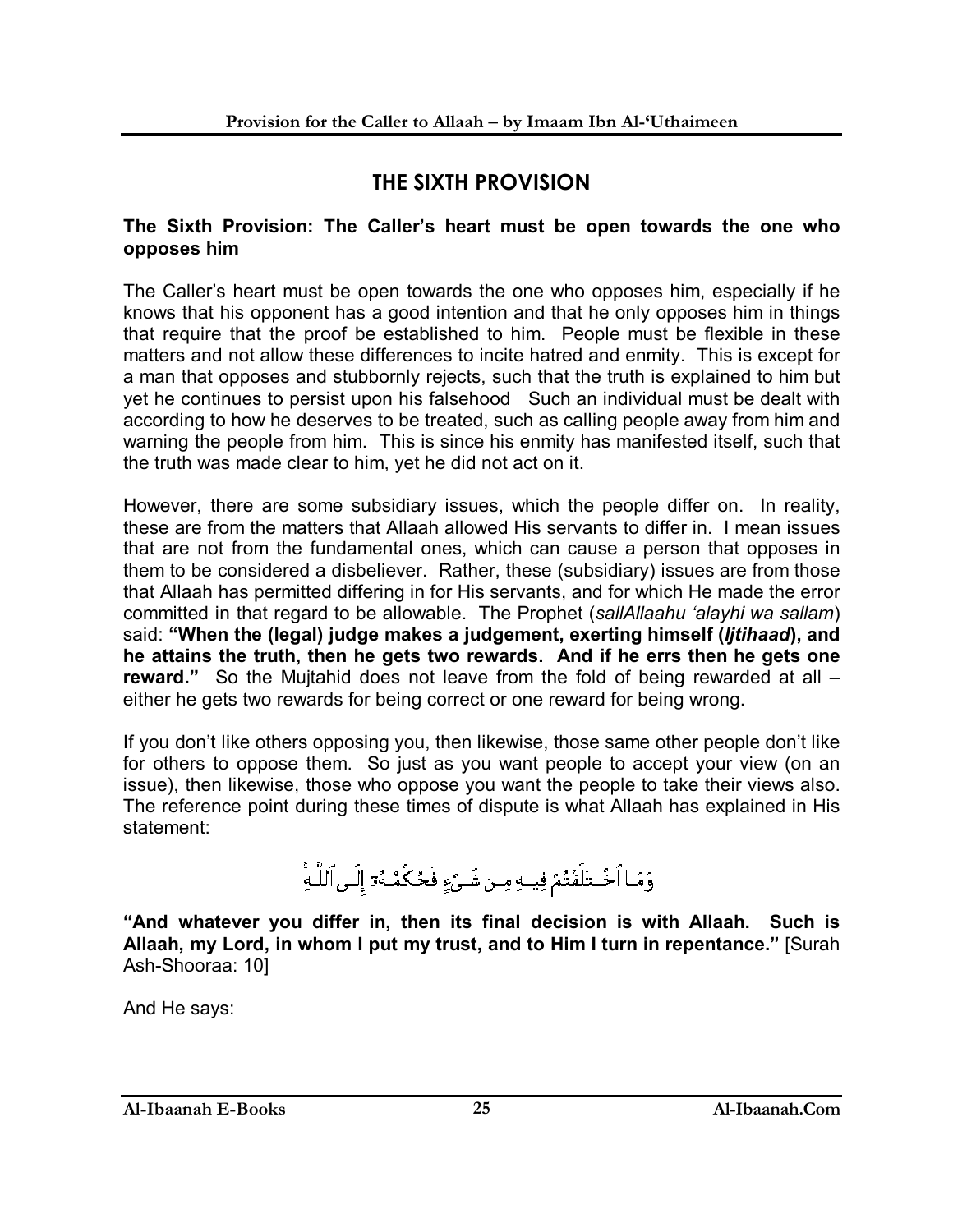يَتَأَيُّهَـا ٱلَّـذِينَ ءَامَنُـوٓاْ أَطِيعُـواْ ٱللَّـهَ وَأَطِيعُـواْ ٱلرَّسُـولَ وَأُوْلِـىٱلْأَمَّـر مِنكُمٌّ فَإِن تَنَدزَعُتُمُ فِي شَيُءٍ فَرُدُّوهُ إِلَى ٱللَّهِ وَٱلرَّسُولِ إِن كُنتُمُ تُؤْمِنُونَ بِٱللَّهِ وَٱلۡيَــوُمٖٱلۡٱخِــرِ ۚ ذَٰالِـكَ خَــيۡرٌ ۚ وَأَحۡسَـنُ تَـأُوِيلًا ۞

**"O you who believe! Obey Allaah and obey the Messenger, and those in authority amongst you. And if you differ in anything, then return it to Allaah and the Messenger, if you truly believe in Allaah and the Last Day. That is better and more suitable for final determination."** [Surah An-Nisaa: 59]

So everyone that is in disagreement and dispute with one another must return to these sources: The Book of Allaah and the Sunnah of His Messenger. And it is not lawful for anyone to turn away from the words of Allaah and His Messenger in favor of someone else's words, regardless of who he may be. So if the truth becomes manifest to you, it is an obligation upon you to throw the view of the one who opposes it against the wall. And you must not turn towards that individual, regardless of what position he holds in knowledge and religion. This is since humans make errors, whereas the words of Allaah and His Messenger are free from errors.

It saddens me to hear that there are some people that look hard into seeking the truth and arriving at it, but in spite of this we find them divided. Each one of them has a particular name and a particular description. And this in reality is a mistake. Allaah's religion is one and the ummah of Islaam is one. Allaah says:

وَإِنَّ هَدٰذِهِۦٓ أُمَّتُكُمُ أُمَّـةً وَاحِـدَةً وَأَنَـاْ رَبُّكُمُ فَاَتَّقُونِ ۞

**"And indeed this ummah (nation) of yours is one ummah. And I am your Lord so be dutiful to Me."** [Surah Al-Mu'minoon: 52]

And Allaah said to His Prophet Muhammad;

**"Verily, those who split up their Religion and became sects, you have nothing to do with them in the least. Their affair is only with Allaah. Then He will inform them of what they used to do."** [Surah Al-An'aam: 159]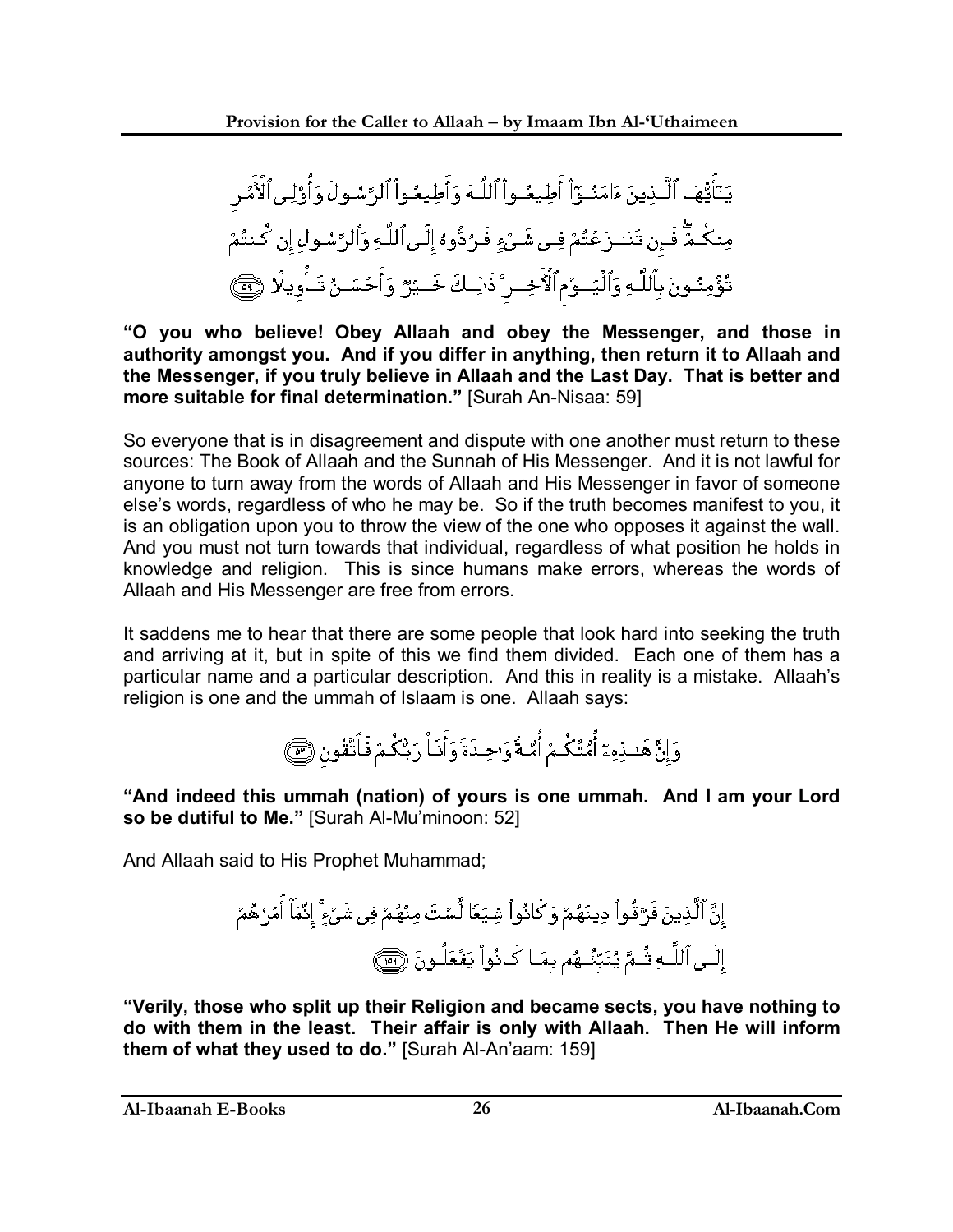And Allaah says:

**"He has ordained for you the same religion which He ordained for Nooh, and that which We have revealed to you (O Muhammad), and that which We ordained for Ibraaheem, Moosaa and 'Eesaa saying: You should establish the religion and make no divisions in it. Intolerable to the polytheists is that which you call them to. Allaah chooses for Himself whom He wills, and guides unto Himself those who turn to Him in repentance and obedience."** [Surah Ash-Shooraa: 13]

So if these are Allaah's instructions to us, then what is obligatory upon us is to accept these instructions, and gather together upon putting forth an issue and discussing it with one another, in order to bring about rectification not in order to criticize or take revenge. For indeed, any person that debates with someone else intending to give victory to his view and to debase his opponent's view, or intending to critique and not to correct, then for the most part, they will come out with a result that is not pleasing to Allaah and His Messenger. So it is obligatory on us, in matters such as these, to be one ummah (nation).

I am not saying that no one errs – everyone either makes mistakes or is correct. Rather, I am talking about the way to correct this error. The way to correct this error is not by me talking about him behind his back and accusing him. Rather, the way to correct this error is to gather with him and discuss it with him. So if it becomes clear after this that this man will persist on his rejection of the truth, and that he will continue to remain upon the falsehood that he is on, then at this point I have the excuse and the right, rather I am obligated to expose his error, and to warn the people about his error. And this way, the affairs will be rectified. As for splitting up and creating parties, then no one is pleased with this except for someone that is an enemy to Islaam and the Muslims.

I ask Allaah to unite our hearts upon obedience to Him, and that He make us from those who seek judgement from Allaah and His Messenger (*sallAllaahu 'alayhi wa sallam*). And we ask Allaah to make our intentions sincere and that He clarify to us